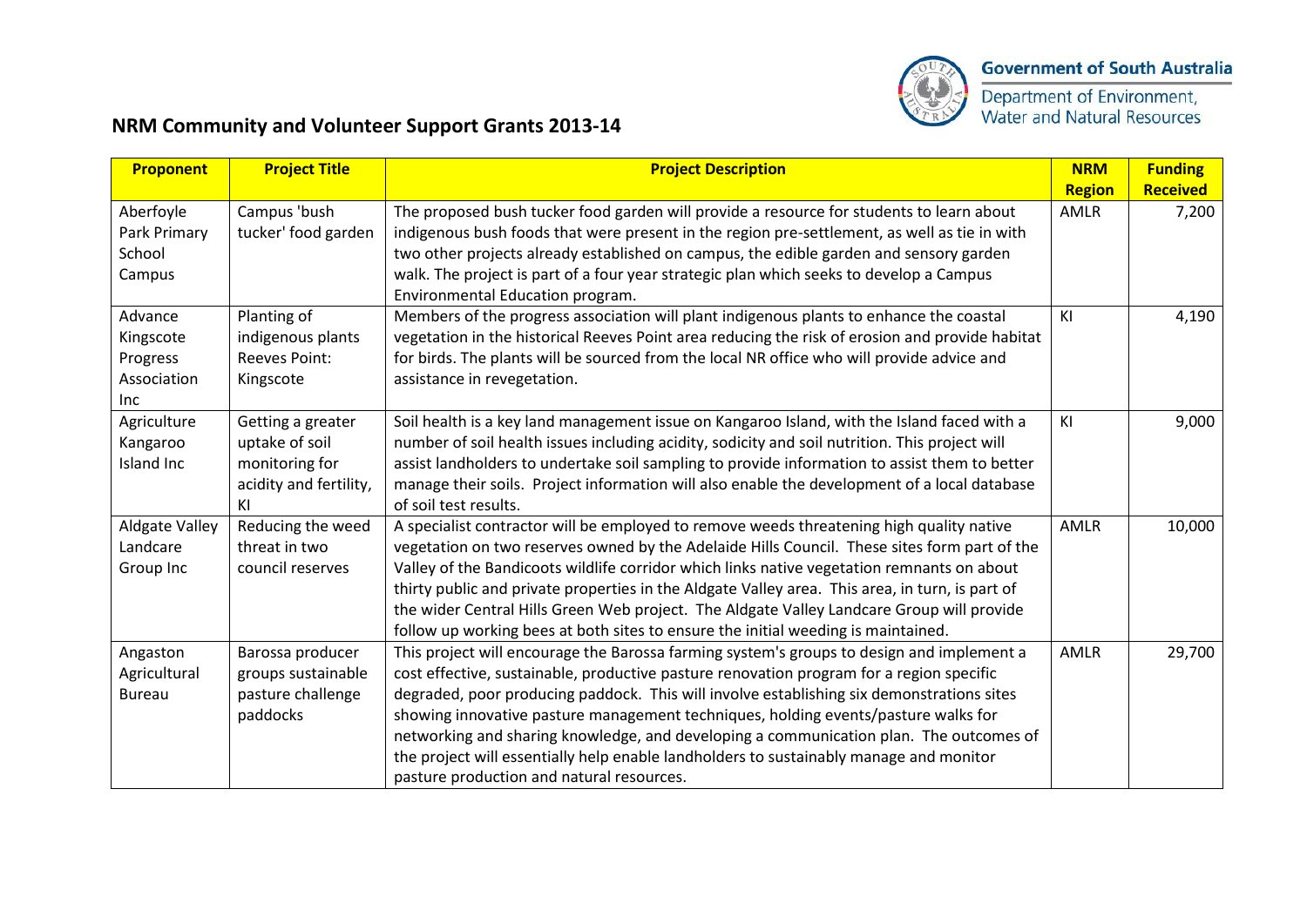| Arbury Park<br>Outdoor<br>School       | Deanery Hill<br>landcare project:<br>Stage 2                              | Arbury Park Outdoor School commenced working on the Deanery site in 1994 in an effort to<br>coordinate rehabilitation work on a section of Cox Creek and adjacent high value bushland<br>near Bridgewater in the Adelaide Hills. Stage two of this project will involve a broad sweep of<br>the site assessing the general condition of the environment and targeting weeds such as<br>introduced wattles, Radiata Pine (Pinus radiata) and Gorse (Ulex europaeus). School<br>students on camp at Arbury Park have been actively involved in carrying out aspects of this<br>landcare project.                                                                                                                | <b>AMLR</b> | 4,000  |
|----------------------------------------|---------------------------------------------------------------------------|---------------------------------------------------------------------------------------------------------------------------------------------------------------------------------------------------------------------------------------------------------------------------------------------------------------------------------------------------------------------------------------------------------------------------------------------------------------------------------------------------------------------------------------------------------------------------------------------------------------------------------------------------------------------------------------------------------------|-------------|--------|
| Ardtornish<br>Primary<br>School        | Gifford butterfly<br>garden                                               | The K Kids (a group of students linked to the Kiwanis) are striving to establish a garden within<br>the Gifford Reserve covering an area of up to 3200 square metres of local plants by<br>coordinating and promoting the planting of 400 shrubs and grasses. This project was initiated<br>in 2012 by the School Grounds Committee comprising staff, community representatives,<br>parents from the Ardtornish Primary School and Tea Tree Gully Council. Together, they will<br>be providing an evolving venue for student education about biodiversity.                                                                                                                                                    | AMLR        | 1,460  |
| Arid Recovery                          | <b>Buffel Busters: arid</b><br>zone eradication of<br><b>Buffel Grass</b> | A works coordinator will be sought to deliver both an on-ground works calendar and<br>community strategy for the Buffel Busters group to tackle the invasive Buffel Grass (Cenchrus<br>ciliaris) species around the Roxby Downs area. The coordinator will be required to work with<br>the Roxby Downs Environment Forum, local schools and community groups to coordinate<br>and develop weed information brochures and signage, organise the mapping of new<br>infestations and follow up treatments, and encourage volunteer involvement for monthly<br>working bees and events.                                                                                                                           | SAAL        | 29,350 |
| Barossa<br>Enterprises<br>Incorporated | B.E. watercourse<br>management<br>project                                 | Water run-off from a large part of an industrial area runs through the Barossa Enterprises<br>Incorporated (BE) land. This water carries pollution and flows into a catchment dam located<br>on the BE land, from which any overflow makes its way into the North Para River.<br>Consequently, this project involves managing weeds along the watercourse, conducting earth<br>works above the BE catchment dam to form a small sediment dam and wetland, and<br>revegetating the site with appropriate plant species to act as a filter. This will ultimately help<br>reduce pollution entering the North Para River in addition to further increasing suitable<br>habitat for a range of waterbird species. | AMLR        | 9,750  |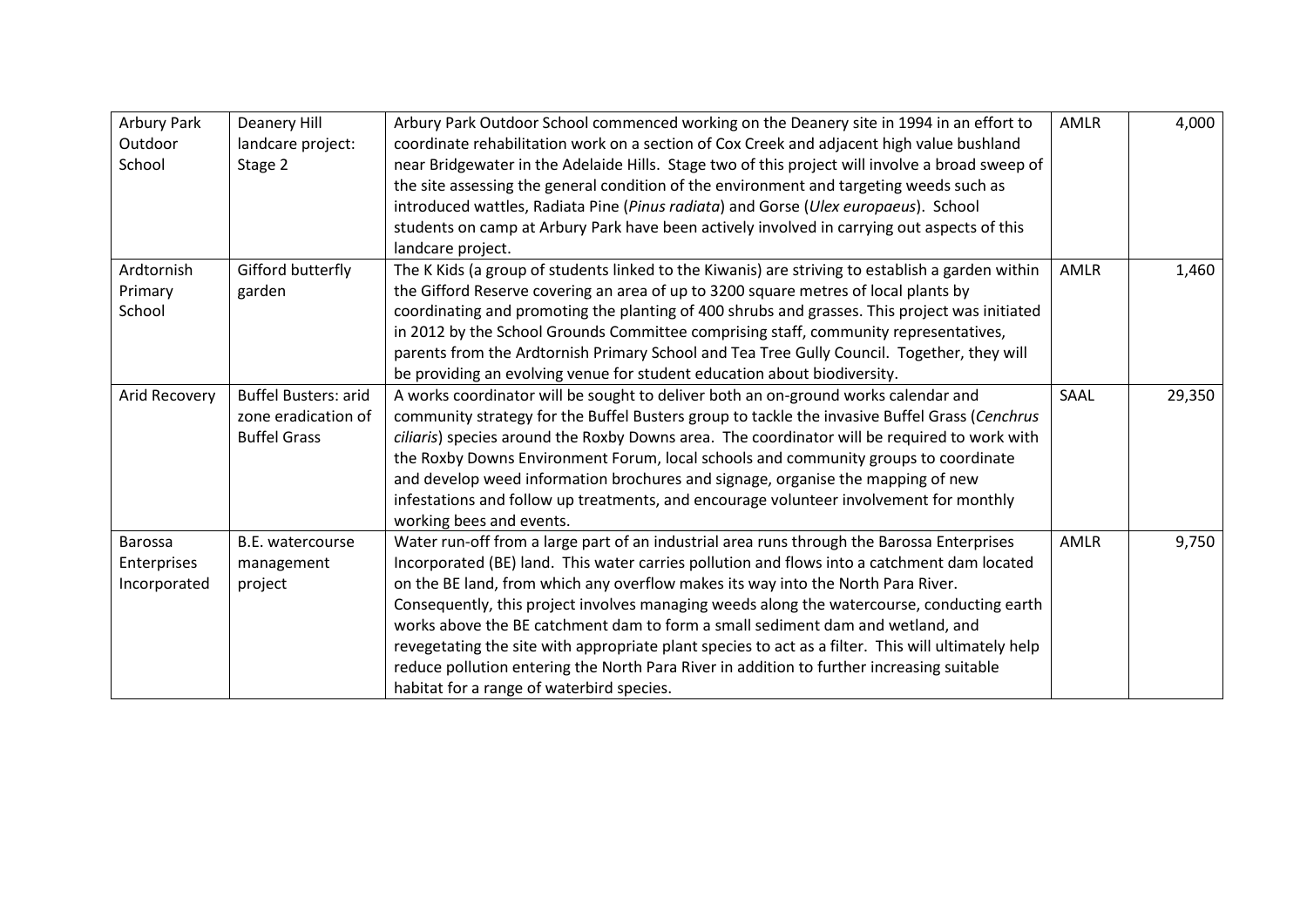| Barossa Young   | Creating a             | This project will provide an avenue for young people from all different areas of agriculture to | AMLR         | 9,990  |
|-----------------|------------------------|-------------------------------------------------------------------------------------------------|--------------|--------|
| People in       | sustainable future     | form networks with local and regional producers, consultants, NRM staff and industry            |              |        |
| Agriculture     | through Barossa's      | personnel, explore and discuss future farming initiatives and opportunities, improve their      |              |        |
| Committee       | <b>NextGen</b>         | knowledge and skills in sustainable land management and become motivated to join in local       |              |        |
|                 | Agriculturalists       | agricultural and NRM based projects and initiatives. This will be facilitated by an event       |              |        |
|                 |                        | featuring various speakers and a field trip. A communication plan will also be developed and    |              |        |
|                 |                        | implemented to help share knowledge within the local producer networks and external             |              |        |
|                 |                        | community.                                                                                      |              |        |
| Berri Barmera   | Driving community      | Martins Bend wetland is located on the edge of Berri and has been managed for ecological        | SAMDB        | 7,500  |
| Local Action    | action at Martins      | benefit. This project will engage the community in undertaking a revegetation program           |              |        |
| <b>Planning</b> | Bend wetland           | surrounding the stormwater redevelopment, and also facilitate community consultation into       |              |        |
| Committee       |                        | the development of a strategic plan for the long term management/sustainable use of             |              |        |
|                 |                        | Martins Bend.                                                                                   |              |        |
| <b>Bio ROZ</b>  | Seed orchards in       | BioR will be establishing urgently needed native plant seed orchards for the Kangaroo Island    | KI           | 28,380 |
|                 | support of             | region to address the issue of seed shortages. Five hectares will be planted out with 15 000    |              |        |
|                 | threatened plant       | seedlings, comprising fifty native species of which twenty two species will form the core of    |              |        |
|                 | habitat                | the seed orchard. This in turn will create a secure in-situ seed stock for species of           |              |        |
|                 |                        | conservation concern. The community will have the opportunity to participate in all aspects     |              |        |
|                 |                        | of the project, from seed collections and propagation through to planting. The project will     |              |        |
|                 |                        | make a significant contribution towards the 2014 Kangaroo Island Planting Festival delivered    |              |        |
|                 |                        | by Natural Resources KI.                                                                        |              |        |
| BirdLife        | Managing feral         | The Gluepot Reserve Judas Goat Program is an important pilot study in this district for a       | <b>SAMDB</b> | 9,920  |
| Australia       | goats for              | more effective control of feral goats. Funds will be used to purchase radio-tracking goat       |              |        |
| Limited         | environmental          | collars and a satellite receiver, and to cover costs of daily satellite downloads. The data     |              |        |
|                 | outcomes on            | obtained from the daily satellite downloads provided by the collars is used to monitor the      |              |        |
|                 | <b>Gluepot Reserve</b> | movement of goats and identify the type of vegetation they prefer.                              |              |        |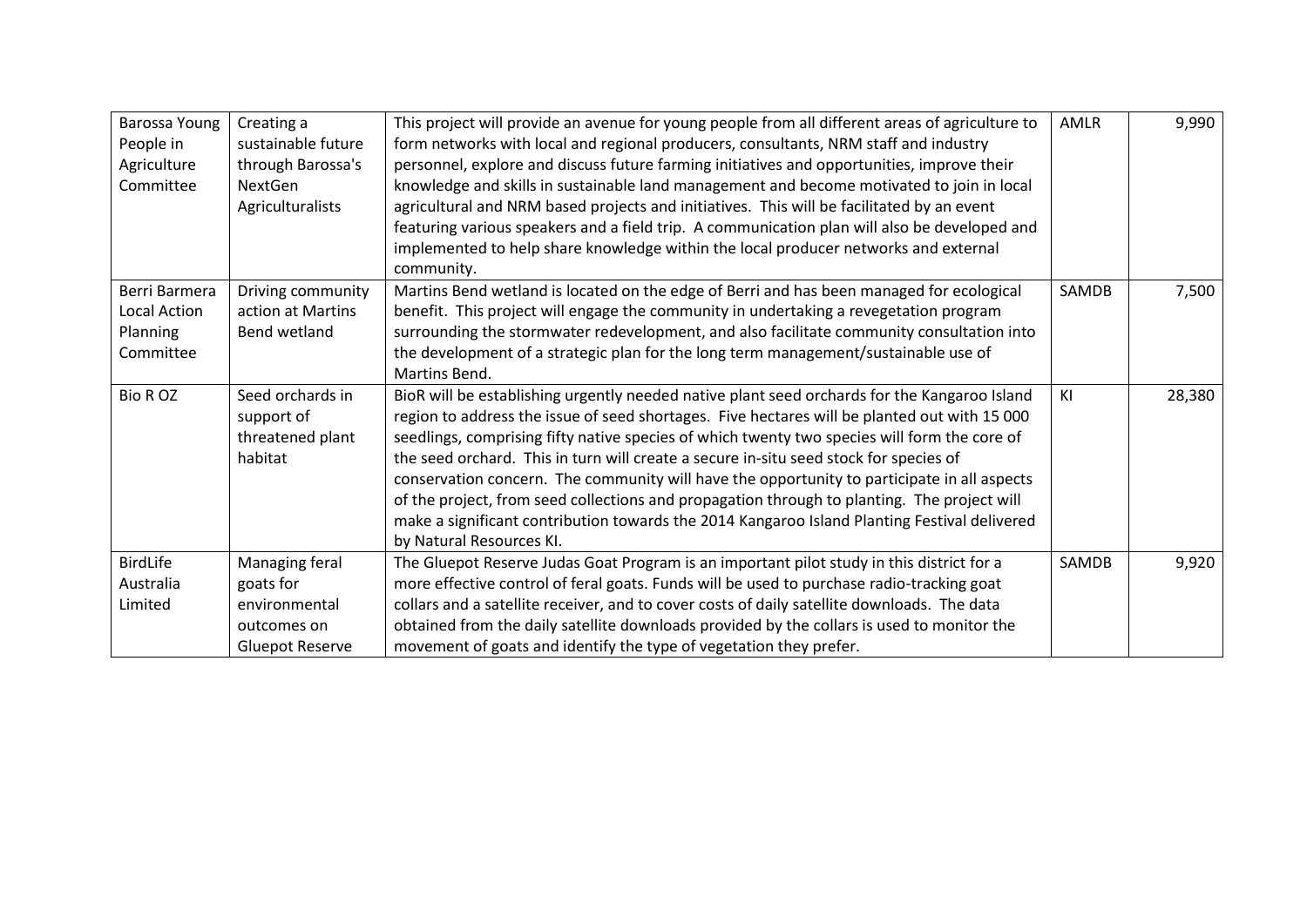| <b>BirdLife</b> | Beach-nesting birds     | BirdLife Australia will train participates and coordinate community monitoring of beach-          | SE, NY,   | 30,000 |
|-----------------|-------------------------|---------------------------------------------------------------------------------------------------|-----------|--------|
| Australia       | as flagships for        | nesting birds (BNB) and on-ground beach protection works across the Yorke Peninsula,              | ΚI        |        |
| Limited         | improving coastal       | Kangaroo Island and the Coorong. Volunteers will be trained to collect data on breeding           |           |        |
|                 | health                  | success of BNB and beach threat assessments, and how to protect priority sites. Threats such      |           |        |
|                 |                         | as high recreational use will be addressed by conducting workshops, school visits and             |           |        |
|                 |                         | supplying BNB protection kits. Installing signs and chick shelters will be carried out to         |           |        |
|                 |                         | minimise vehicle impacts, and vehicle user surveys will be developed to learn about patterns      |           |        |
|                 |                         | in beach driving and gain insights for management.                                                |           |        |
| BirdLife        | Extending the kids      | BirdLife Australia will continue to support schools in the South East region by accompanying      | <b>SE</b> | 17,870 |
| Australia       | helping cockies         | students on excursions to gather seed and plant tube stock for revegetating important             |           |        |
| Limited         | project                 | habitats for the South-eastern Red-tailed Black-Cockatoo. A Project Officer will visit schools    |           |        |
|                 |                         | that committed to nursery programs last year and introduce the concept of a nursery to            |           |        |
|                 |                         | another five schools. Classroom presentations will also be delivered to fifteen schools.          |           |        |
| Blinman         | Prickly Pear control    | The Blinman-Parachilna Pest Plant Control Group will be extending their knowledge about           | SAAL      | 28,000 |
| Progress        | <b>Blinman Flinders</b> | the behaviour and efficiency of biocontrol as an important long term method of controlling        |           |        |
| Association     | Ranges                  | invasive Prickly Pear (Opuntia robusta and Opuntia stricta) in the Flinders Ranges. In this       |           |        |
| <b>Inc</b>      |                         | project, the efficiency of strains of cactoblastis sp. (Cactus Moth) and cochineal (scale insect) |           |        |
|                 |                         | will be further investigated in an attempt to identify an effective biocontrol for the treatment  |           |        |
|                 |                         | of Opuntia stricta on Angorichina and Wirrealpa Stations. Nurseries will be established,          |           |        |
|                 |                         | insects will be field tested, and depending on outcomes, prospective strains will be              |           |        |
|                 |                         | distributed on a broad scale. This will be the first systematic biocontrol project for Prickly    |           |        |
|                 |                         | Pear undertaken in the region.                                                                    |           |        |
| <b>Burnside</b> | <b>Waterfall Gully</b>  | The Burnside Biodiversity Volunteers group have worked in the Waterfall Gully Reserve for         | AMLR      | 10,000 |
| Biodiversity    | Reserve                 | seven years. During this time, they have focused on eliminating weeds while carefully             |           |        |
| Volunteers      | rehabilitation:         | protecting regeneration of local flora. Selective weeding, seed collection and propagation by     |           |        |
|                 | Phase 4                 | the volunteers will continue. The success of their approach is reflected by the prolific and      |           |        |
|                 |                         | natural regeneration of native species.                                                           |           |        |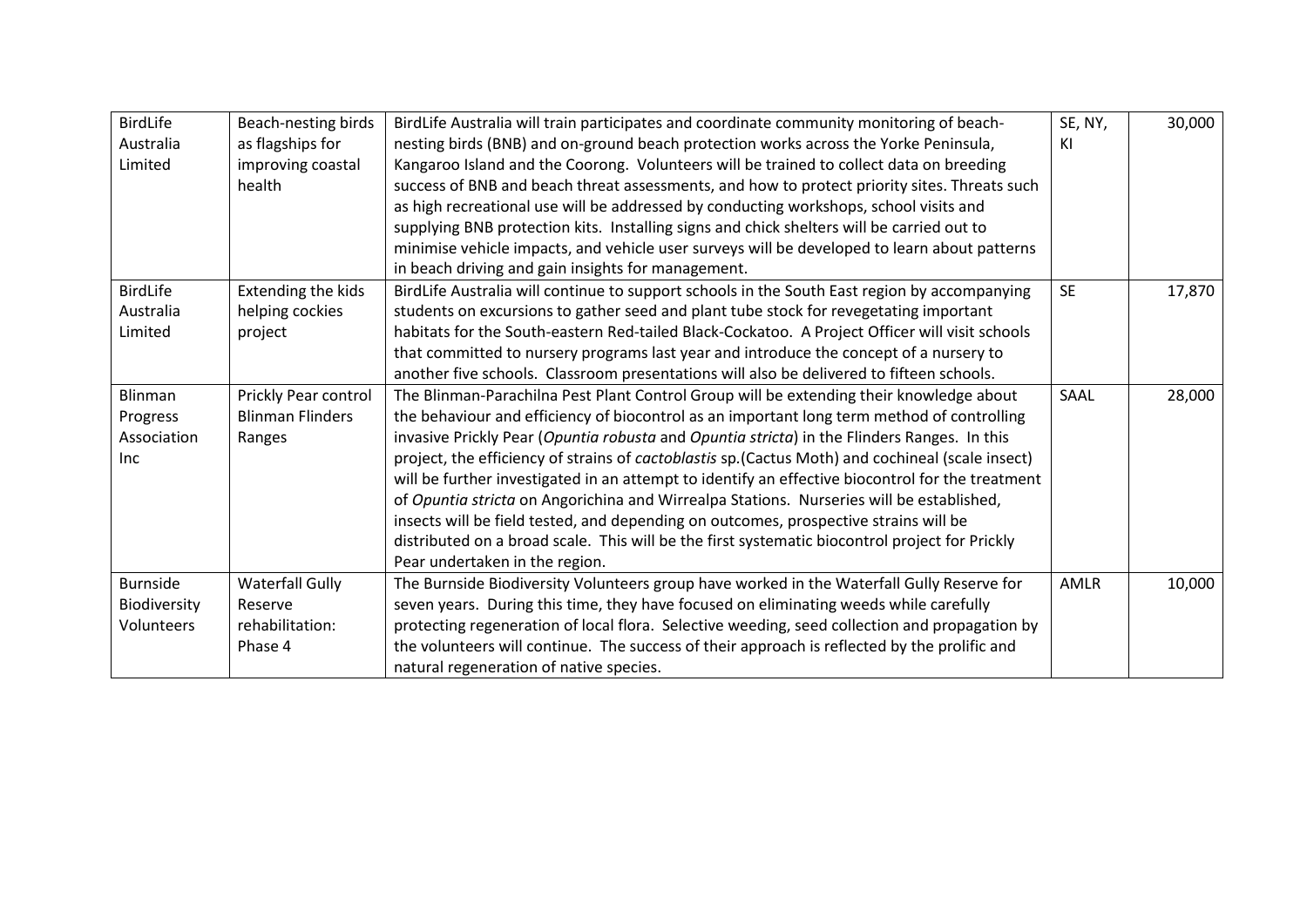| Campbelltown  | <b>Wadmore Park:</b> | This project is part of a five year plan to address priority weeds such as Soursob (Oxalis pes-  | <b>AMLR</b> | 10,000 |
|---------------|----------------------|--------------------------------------------------------------------------------------------------|-------------|--------|
| Landcare      | invasive species     | caprae), Bridal Creeper (Asparagus asparagoides), Sparaxis (Sparaxis sp.) and Three-cornered     |             |        |
| Group Inc     | management and       | Garlic (Allium triquetrum) in Wadmore Park. Funds will be used to focus on areas that have       |             |        |
|               | knowledge transfer   | minimal disturbance to native vegetation but which are under threat by invasive weeds, and       |             |        |
|               |                      | have the potential to become biodiversity hotspots. Working closely with the community and       |             |        |
|               |                      | Campbelltown City Council, the Landcare group will engage a contractor to remove weeds, as       |             |        |
|               |                      | well as perform ongoing monitoring and mapping of target areas.                                  |             |        |
| Cape Jervis   | Cape Jervis coastal  | This builds on a project started in 2012 to protect rare remnant coastal vegetation and          | AMLR        | 10,000 |
| Coastal       | biodiversity display | biological diversity on crown land, near the ferry terminal at Cape Jervis. The group will       |             |        |
| Community     | garden and trails    | continue removing priority weeds and planting around, and infilling of, a 400 metre              |             |        |
| Group         |                      | biodiversity loop at the start of the Heysen Trail. A second 'knoll trail' will be planted to    |             |        |
|               |                      | provide a viewing area of the lower site and across to Kangaroo Island. Regionally rare plant    |             |        |
|               |                      | species will be propagated and used for revegetation.                                            |             |        |
| Conservation  | Seahorses of SA      | The objective of this project is to develop, print and distribute a booklet with basic           | AMLR        | 11,540 |
| Council of    | and their friends    | information relating to the distribution and life history of the many different species of       |             |        |
| South         |                      | seahorses, pipefishes, pipehorses and seadragons found in South Australia. The booklet will      |             |        |
| Australia Inc |                      | be free and available online to ensure access to a broader audience especially schools and       |             |        |
|               |                      | universities. The project also fits with the larger Reef Watch SA monitoring program.            |             |        |
| Conservation  | Integrated pest      | For the past four years, Conservation Volunteers Australia has undertaken successful fox         | SAMDB       | 24,050 |
| Volunteers    | management           | baiting programs both at Brookfield Conservation Park and on neighbouring properties.            |             |        |
| Australia     | control, Murray      | Presently, foxes pose a significant threat to wildlife in the region, in particular predation on |             |        |
|               | Mallee: foxes        | Malleefowl and other ground dwelling birds. This year's project will continue to reduce fox      |             |        |
|               |                      |                                                                                                  |             |        |
|               |                      | populations by using remote sensor cameras, strategically placed at fox baiting stations to      |             |        |
|               |                      | further identify feral animal activity and assist in best practice management of the program.    |             |        |
| Coomandook    | Improving water      | Water repellence is a problem affecting many sandy soils in South Australia, contributing to     | SAMDB       | 30,000 |
| Agricultural  | repellent sandy      | increased erosion risk, decreased productivity and poor nutrient and water use efficiency. A     |             |        |
| <b>Bureau</b> | soils near           | previous project undertaken by the Bureau looked to test ways of better managing water           |             |        |
|               | Coomandook           | repellent sands to reduce erosion risk and increase productivity. This project will monitor      |             |        |
|               |                      | and analyse these trials and share the results through field events and publications.            |             |        |
| Corny Point   | Community            | The Corny Point Progress Association, together with the Formby Bay Environmental Action          | <b>NY</b>   | 5,820  |
| Progress      | partnership for      | Group will work towards completing the construction of, and operating, a community native        |             |        |
| Association   | coastal cliff        | plant nursery. Native tubestock grown from local seed and cuttings will be used to restore       |             |        |
|               | revegetation         | the coastline and cliff top area between Corny Point and Daly Head.                              |             |        |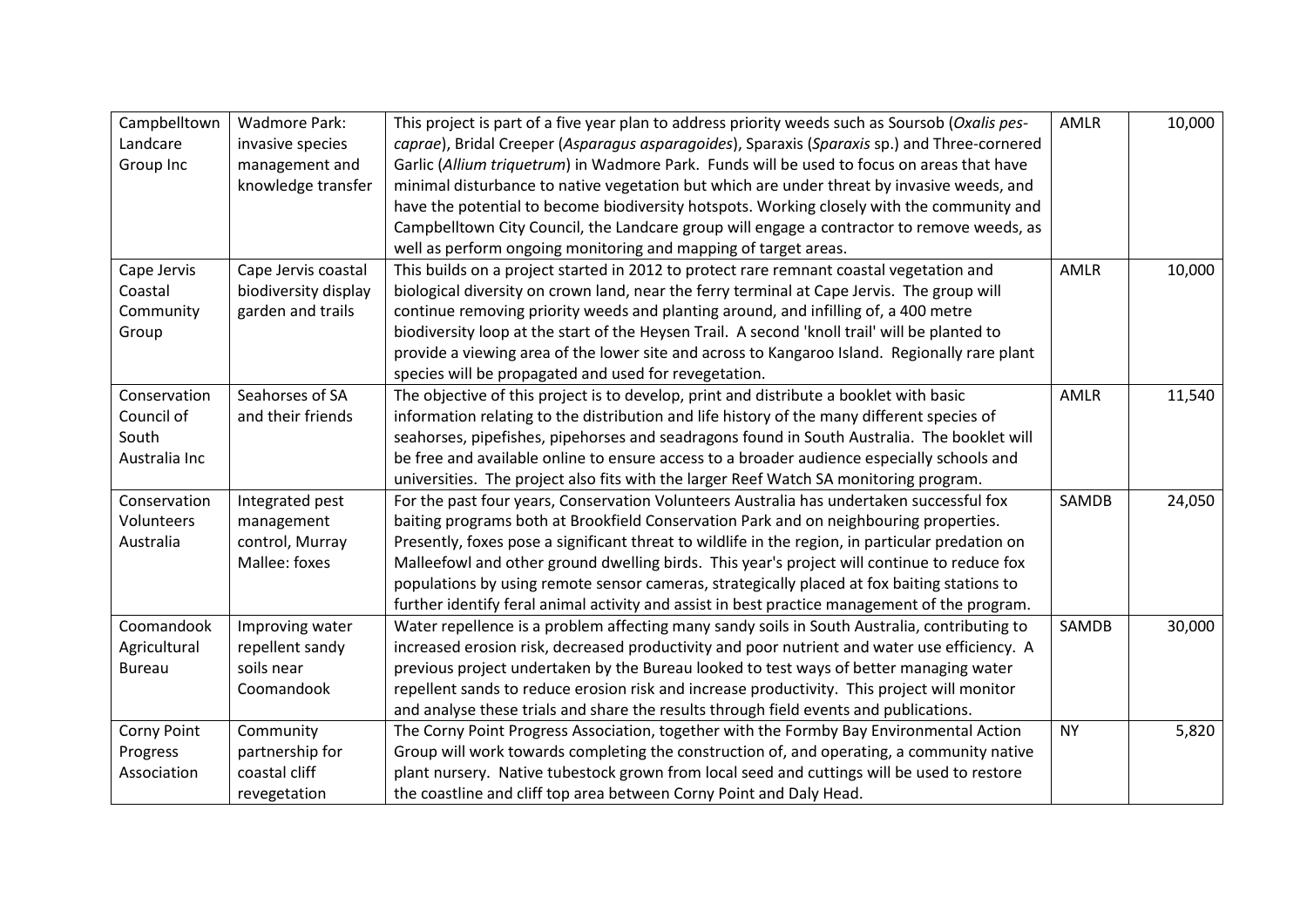| Eastern Hills | Jury Swamp                 | The objective of this project is to improve water quality and habitat condition for the       | SAMDB | 8,700  |
|---------------|----------------------------|-----------------------------------------------------------------------------------------------|-------|--------|
| and Murray    | Southern Purple-           | Southern Purple-Spotted Gudgeon at Jury Swamp by removing impediments to flow. This           |       |        |
| Plains        | Spotted Gudgeon            | will involve sensitive hand clearing of Common Reed (Phragmites australis) and the removal    |       |        |
| Catchment     | habitat                    | of Willow (Salix sp.) roots and accumulated sediment. Fish and water quality monitoring will  |       |        |
| Group Inc     | enhancement                | also be undertaken both before and after works and will continue as part of the               |       |        |
|               |                            | reintroduction program.                                                                       |       |        |
| Eastern Hills | Mypolonga woody            | This project will undertake woody weed control, predominantly African Boxthorn (Lycium        | SAMDB | 17,050 |
| and Murray    | weed control               | ferocissimum) and Bathurst Burr (Xanthium spinosum), along a two kilometre length of levee    |       |        |
| Plains        |                            | bank adjacent to the River Murray. A community field day will also be held to raise           |       |        |
| Catchment     |                            | awareness of the importance of ongoing pest plant control.                                    |       |        |
| Group Inc     |                            |                                                                                               |       |        |
| Flaxley       | Weed management            | Project funding will enable the Flaxley Landcare Group to continue weed management            | SAMDB | 1,000  |
| Landcare      | in remnant                 | projects in the region in Bush for Life sites. Weeds targeted include Gorse (Ulex europaeus), |       |        |
| Group         | vegetation Flaxley         | Broom (Genista sp.) and Blackberry (Rubus sp.).                                               |       |        |
| Franklin      | Reducing                   | The coastal environment and marine waters surrounding Franklin Harbour are under              | EP    | 25,150 |
| Harbour       | stormwater                 | increasing pressure from pollutants and erosion caused by stormwater. To help filter and      |       |        |
| Community     | impacts on coast           | improve the quality of stormwater discharging into the Harbour 'rain gardens' using local     |       |        |
| Development   | and marine                 | native vegetation will be planted. The gardens will not only help preserve these waters, but  |       |        |
| Group Inc     | environments               | also increase the biodiversity value of the area and serve as an example to promote the       |       |        |
|               |                            | concept to local council, homeowners and developers as an environmentally sustainable and     |       |        |
|               |                            | aesthetically pleasing way to manage stormwater.                                              |       |        |
| Friends of    | <b>Veldt Grass control</b> | Follow up on previous Veldt Grass (Ehrharta sp.) weed control in the highest biodiversity     | AMLR  | 8,000  |
| Aldinga Scrub | in Aldinga Scrub           | areas in Aldinga Scrub Conservation Park will be undertaken to prevent it re-colonising.      |       |        |
|               | <b>Conservation Park</b>   | Additional high biodiversity areas will also be targeted to push the weed front.              |       |        |
|               | 2014                       |                                                                                               |       |        |
| Friends of    | Ongoing weed               | The project aims to protect remnant vegetation in the eastern end of Angove Conservation      | AMLR  | 5,000  |
| Angove        | control: Angove            | Park through bushcare weed control. The plan is to establish a clear weed front to separate   |       |        |
| Conservation  | <b>Conservation Park</b>   | the protected zone from other parts of the park. This area will be the focus of any future    |       |        |
| Park          |                            | weed activities.                                                                              |       |        |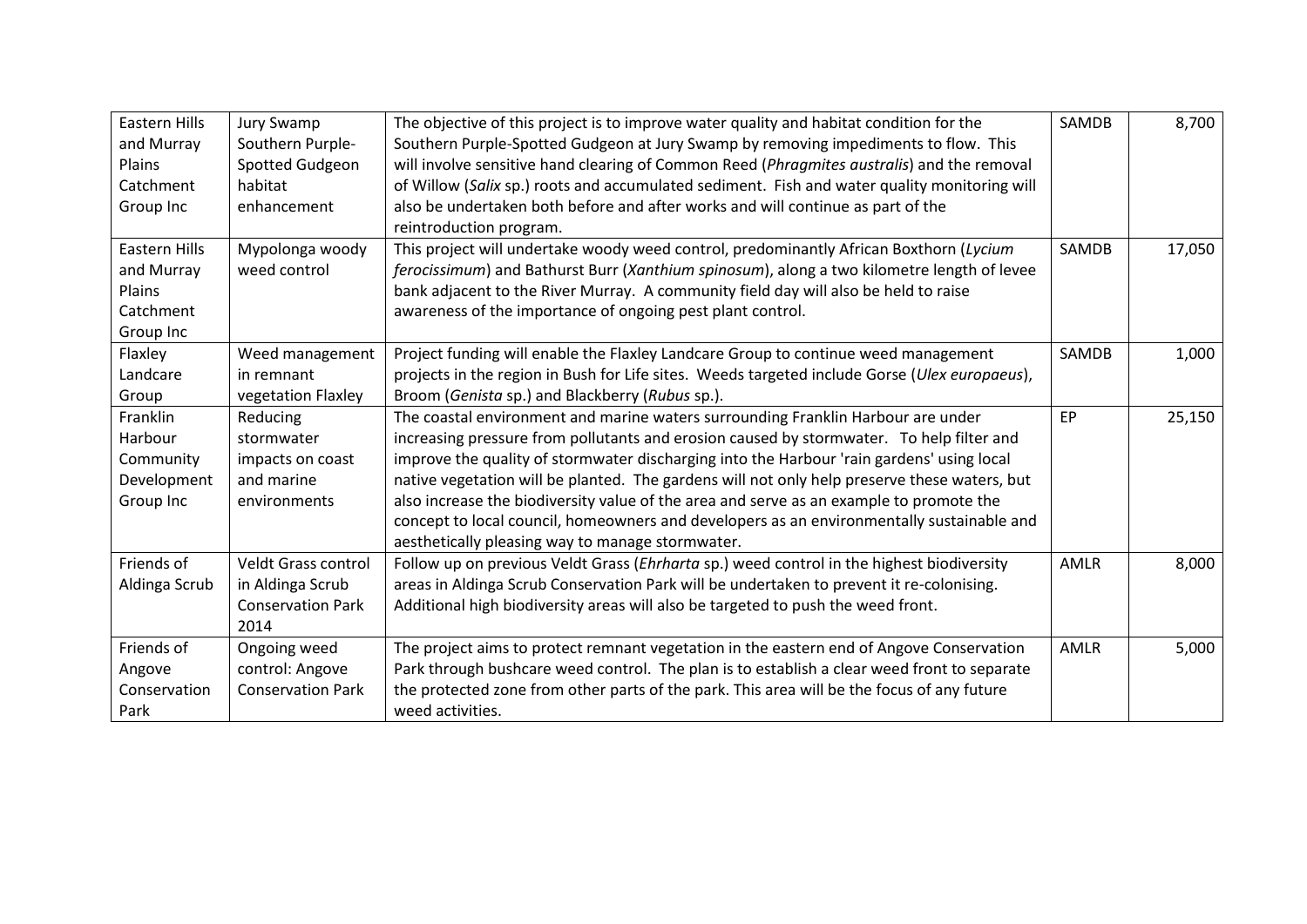| Friends of         | Conservation of          | The Friends will erect 500 metres of fencing to create a two hectare grazing exclosure around   | SAMDB | 5,000 |
|--------------------|--------------------------|-------------------------------------------------------------------------------------------------|-------|-------|
| <b>Burra Parks</b> | <b>Trailing Hop-bush</b> | the nationally threatened Trailing Hop-bush (Dodonaea procumbens) within Mokota                 |       |       |
|                    | Dodonaea                 | Conservation Park to reduce the grazing pressure and disturbance by kangaroos and rabbits.      |       |       |
|                    | procumbens:              |                                                                                                 |       |       |
|                    | Mokota                   |                                                                                                 |       |       |
|                    | <b>Conservation Park</b> |                                                                                                 |       |       |
| Friends of         | Riparian restoration     | Friends of Burra Parks will assist in restoring the riparian habitat in Red Banks Conservation  | SAMDB | 4,760 |
| <b>Burra Parks</b> | within Red Banks         | Park by removing bamboo within Baldina Creek. This is an area of regional biological            |       |       |
|                    | <b>Conservation Park</b> | importance, as it supports Mallee Box (Eucalyptus porosa) woodland. This project supports a     |       |       |
|                    |                          | larger community landscape restoration project involving this park, neighbouring landholders    |       |       |
|                    |                          | and the Burra Rangelands Action Group.                                                          |       |       |
| Friends of         | Protection of old        | The project will enable the volunteers to purchase and install native pine bollards and signs   | SAMDB | 5,000 |
| <b>Burra Parks</b> | growth mallee from       | in Caroona Creek Conservation Park. The aim is to prevent vehicle encroachment from the         |       |       |
|                    | vehicle                  | campground into areas of important native vegetation.                                           |       |       |
|                    | encroachment             |                                                                                                 |       |       |
| Friends of         | Revegetation of          | This project will build upon past works at Tadpole Cove, D'Estrees Bay within Cape              | KI    | 6,310 |
| Cape               | <b>Tadpole Cove</b>      | Gantheaume Conservation Park where the Friends group has been working to prevent soil           |       |       |
| Gantheaume         | D'Estrees Bay            | erosion occurring through uncontrolled visitor activity by revegetation and fencing. In this    |       |       |
| Conservation       | Kangaroo Island          | instance, the Friends will propagate and plant 500 locally indigenous native plants in a        |       |       |
| Park               |                          | protected area. To help protect these plants, funds will be used to purchase materials for      |       |       |
|                    |                          | 'kangaroo proof' tree guards.                                                                   |       |       |
| Friends of         | Kangaroo Island          | The Friends of Parks Forum will be held on Kangaroo Island on 10-12 May 2014. The forum is      | KI    | 4,590 |
| Cape               | <b>Friends of Parks</b>  | an opportunity for Friends of Parks groups from across South Australia to discuss common        |       |       |
| Gantheaume         | Forum 2014               | issues and goals with DEWNR and share ideas. The theme of the forum is 'Connecting              |       |       |
| Conservation       |                          | People, Places and Parks' and will be held at the Kangaroo Island Community Education           |       |       |
| Park               |                          | Performing Arts Centre and surrounding facilities. Funds will be used towards the hire of the   |       |       |
|                    |                          | venue and audio-visual services.                                                                |       |       |
| Friends of         | D'Estrees Bay            | As part of the D'Estrees Bay Interpretation Strategy, the Friends will develop and install five | KI    | 3,860 |
| Cape               | interpretation           | full colour interpretation signs providing historical and natural information of the area to    |       |       |
| Gantheaume         | strategy                 | park visitors. The group, in collaboration with Natural Resources Kangaroo Island staff will    |       |       |
| Conservation       |                          | contract an artist to prepare the artistic impressions for the signs.                           |       |       |
| Park               |                          |                                                                                                 |       |       |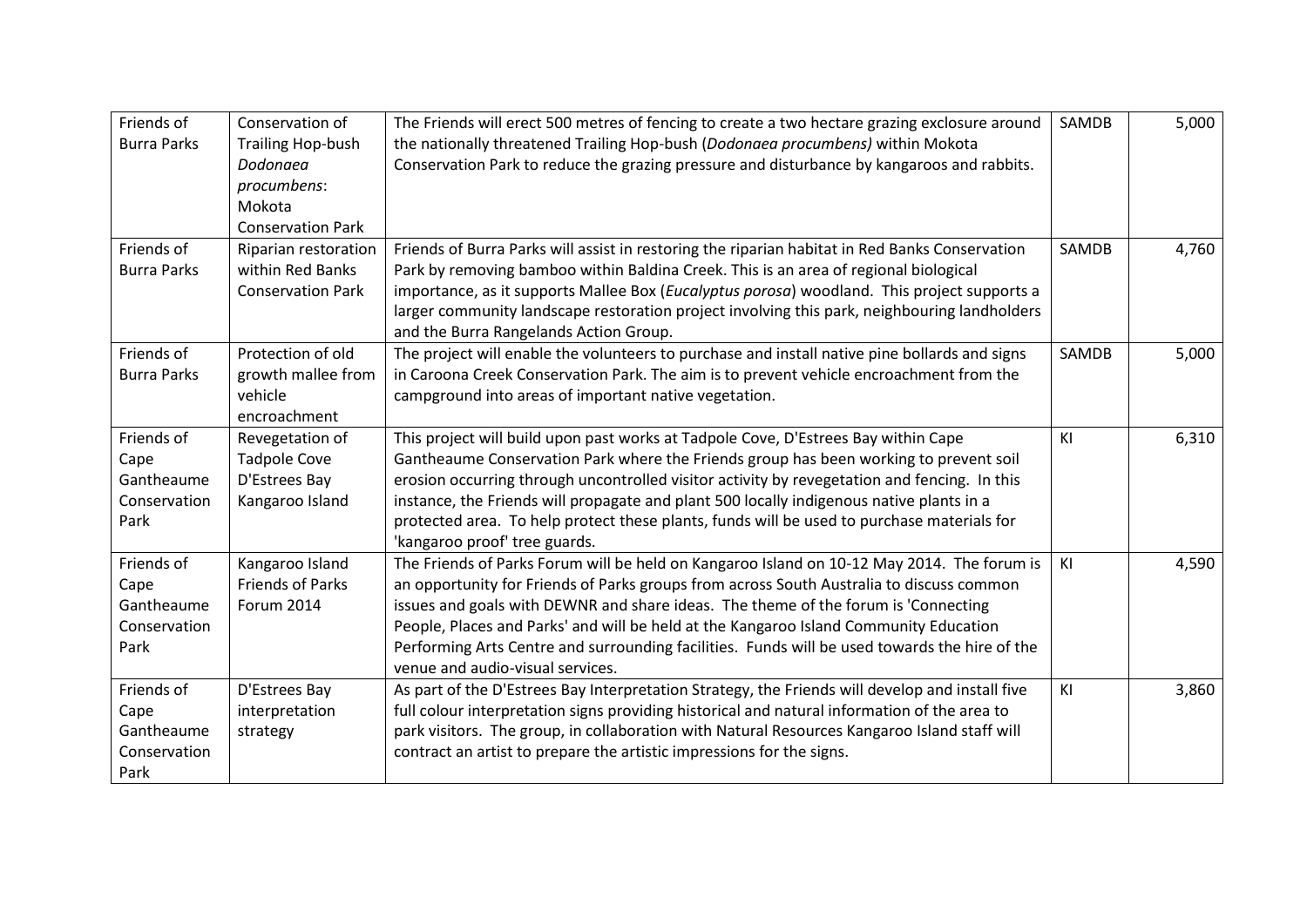| Friends of       | Carrick Hill -           | Work on restoring Carrick Hill's remnant Grey Box (Eucalyptus microcarpa) grassy woodland      | AMLR        | 21,750 |
|------------------|--------------------------|------------------------------------------------------------------------------------------------|-------------|--------|
| Carrick Hill Inc | Southern Brown           | has been ongoing for many years. A number of further sites have been assessed as being         |             |        |
|                  | Hill remediation         | appropriate for a stage two project due to their degraded state and their proximity to less    |             |        |
|                  | project                  | affected areas. This project, the Southern Brown Hill remediation project will involve         |             |        |
|                  |                          | engaging a contractor to clear and treat Olives (Olea europaea ssp. europaea). The Friends     |             |        |
|                  |                          | will then undertake the task of revegetating the site with Grey Box, SA Blue Gum (Eucalyptus   |             |        |
|                  |                          | leucoxylon) and native grasses and understorey plants. The site will be monitored to ensure    |             |        |
|                  |                          | that it is kept free of weed reinfestation and regrowth. This project contributes towards the  |             |        |
|                  |                          | property's eight year weed eradication and native vegetation restoration program.              |             |        |
| Friends of       | Continuation of          | This project will be a further step in containing the advance of Coolatai Grass (Hyparrhenia   | AMLR        | 10,000 |
| Cobbler Creek    | Coolatai                 | hirta) in parts of Cobbler Creek Recreation Park. Emphasis will be given to removing Coolatai  |             |        |
|                  | containment              | Grass infestations in areas of high conservation value that are difficult to access.           |             |        |
|                  | program                  |                                                                                                |             |        |
| Friends of       | Sheoak grassy            | Partnering with Port Lincoln Aboriginal Community Council, the Friends will continue their     | EP          | 22,710 |
| Coffin Bay       | woodland                 | work on revegetating the Coffin Bay Peninsula within Coffin Bay National Park. This project    |             |        |
| Parks            | restoration in           | will offer training and employment opportunities for the Port Lincoln indigenous people as     |             |        |
|                  | Coffin Bay NP            | well as provide much needed assistance to the volunteer group with seed collection and         |             |        |
|                  |                          | direct seeding. This work contributes to the regional priorities for restoring Drooping Sheoak |             |        |
|                  |                          | (Allocasuarina verticillata) grassy woodlands.                                                 |             |        |
| Friends of       | Stonyfell Creek          | This project seeks to continue the restoration of a section of Stonyfell Creek within Ferguson | AMLR        | 30,000 |
| Ferguson         | restoration project:     | Conservation Park which was commenced two years ago. The rehabilitation of the creek will      |             |        |
| Conservation     | Part 3                   | restore the eroded riparian environment and mitigate it against further damage resulting       |             |        |
| Park             |                          | from increased water flows in the creek from urban areas and flooding rainfall events.         |             |        |
| Friends of       | Restoring                | The funding will be used to engage a contractor to continue to treat weeds in the Loftia Park  | <b>AMLR</b> | 10,000 |
| Mark Oliphant    | bandicoot habitat        | area in Mark Oliphant Conservation Park in order to reduce seed set in disturbed areas and     |             |        |
| Conservation     | in Mark Oliphant         | subsequently prevent the spread of weeds into prime habitat adjacent to the site. This work    |             |        |
| Park             | <b>Conservation Park</b> | will help improve the habitat for the threatened Southern Brown Bandicoot, as well as          |             |        |
|                  |                          | protect significant Candlebark (Eucalyptus dalrympleana) woodland.                             |             |        |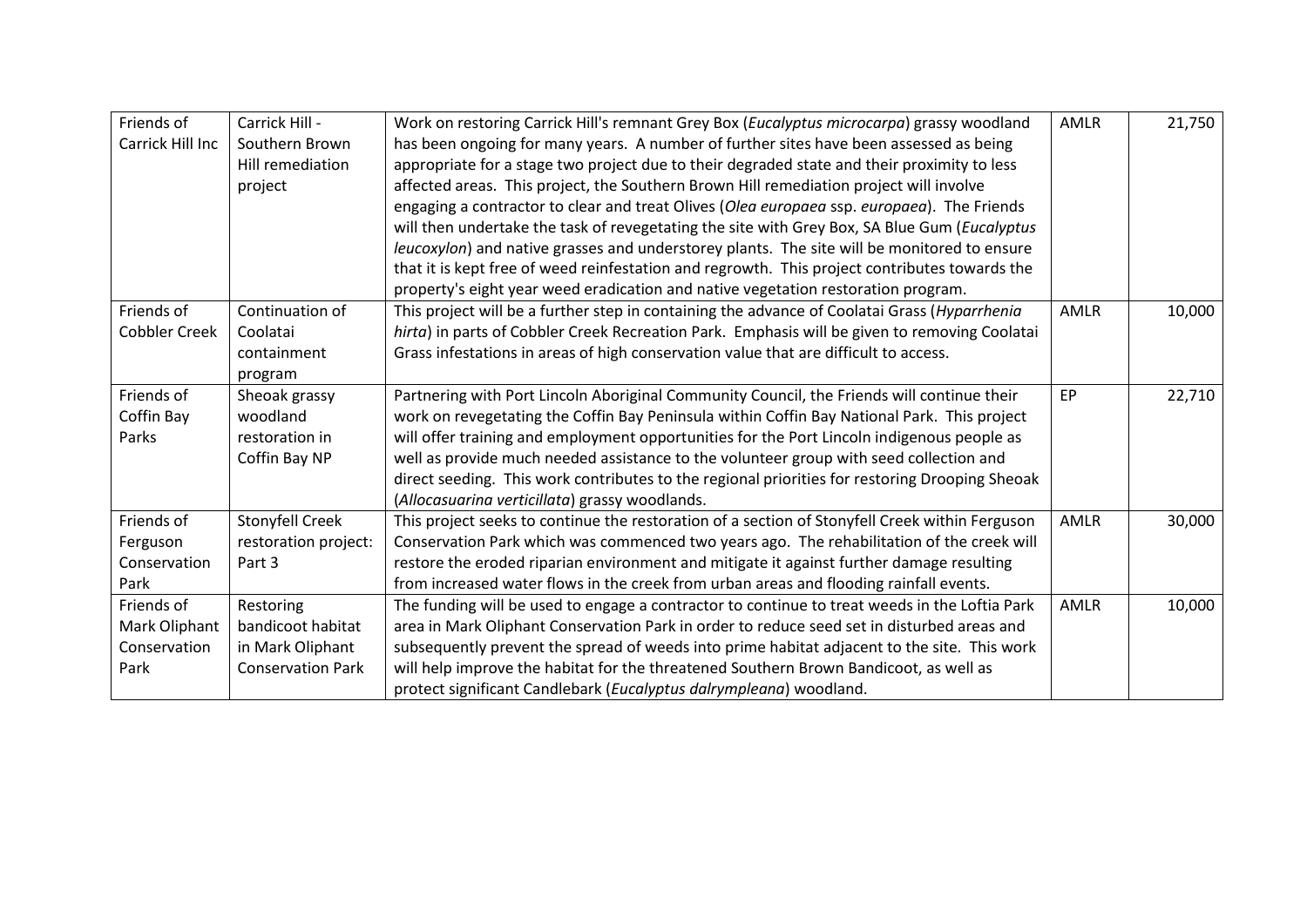| Friends of<br>Mount<br><b>Gambier Area</b><br>Parks Group | Spring into action:<br>restoration of karst<br>rising springs                                                    | Karst Rising Spring habitats are among the most threatened ecological communities in South<br>Australia. It is suspected that both declining aquifer discharge and increasing nutrient<br>content of the water are resulting in algae smothering the aquatic vegetation. Therefore, the<br>objectives of this project will be to: monitor water quality and quantity on a monthly basis for<br>one year in five of the largest Karst Rising Springs; trial methods of planting aquatic and<br>terrestrial vegetation; carry out weed control; monitor the populations of two key species,<br>the Glenelg Spiny Freshwater Crayfish and Variegated Pygmy Perch; and lastly continue to<br>involve the wider community in these conservation activities. | <b>SE</b>   | 29,580 |
|-----------------------------------------------------------|------------------------------------------------------------------------------------------------------------------|--------------------------------------------------------------------------------------------------------------------------------------------------------------------------------------------------------------------------------------------------------------------------------------------------------------------------------------------------------------------------------------------------------------------------------------------------------------------------------------------------------------------------------------------------------------------------------------------------------------------------------------------------------------------------------------------------------------------------------------------------------|-------------|--------|
| Friends of<br>Mylor<br>Conservation<br>Park               | Control of critical<br>weed threats,<br><b>Mylor Conservation</b><br>Park                                        | The removal of woody and grassy weeds such as Broom (Genista sp.), Gorse (Ulex<br>europaeus), Blackberry (Rubus sp.), Erica sp. and Pentaschistis sp. will be continued to help<br>protect areas of high biodiversity within Mylor Conservation Park. Follow up patrols and<br>mapping of sporadic infestations will also be undertaken in areas previously cleared of<br>weeds. The work will be managed and supported by the Friends with local landholders,<br>volunteers, weed contractors and DEWNR staff.                                                                                                                                                                                                                                        | <b>AMLR</b> | 10,000 |
| Friends of<br>O'Halloran Hill<br>Recreation<br>Park       | Revegetation and<br>pest plant control<br>program 2013-2014                                                      | As an ongoing plan, the control of the spread of pest plants by systematic spraying and drill<br>and fill methods will be undertaken in the park. This will be followed up by revegetating with<br>locally grown tubestock of native species. Previous revegetation efforts have shown good<br>results.                                                                                                                                                                                                                                                                                                                                                                                                                                                | <b>AMLR</b> | 5,000  |
| Friends of<br>Para Wirra                                  | Olive control in the<br>South Para River<br>cliffs                                                               | The Friends of Para Wirra Recreation Park are looking to continue the work further<br>downstream of the South Para River by managing weeds, particularly Olives (Olea europaea<br>ssp. europaea) which have the potential to be highly invasive. The particular area targeted<br>will include cliff face work using abseiling. This will be backed up by ground control work<br>carried out by contractors. The work forms part of a larger project to eradicate Olives in the<br>South Para River area, in conjunction with work undertaken by the South Para Land<br>Management Program.                                                                                                                                                             | AMLR        | 30,000 |
| Friends of<br>Shepherds Hill<br>Recreation<br>Park        | Restoration of<br>Eucalyptus<br>microcarpa<br>woodland in<br>Shepherds Hill<br><b>Recreation Park:</b><br>Part 2 | The overall purpose of this continuing project is to try to return the park to its natural state<br>prior to European settlement by removing weeds and revegetating degraded sites. Part two<br>will be to engage contractors to control Pincushion (Scabiosa atropurpurea) in order to<br>reduce its impact on areas where the Friends group have been working on removing Olives<br>(Olea europea ssp. europea) along the eastern boundary of the park.                                                                                                                                                                                                                                                                                              | <b>AMLR</b> | 5,000  |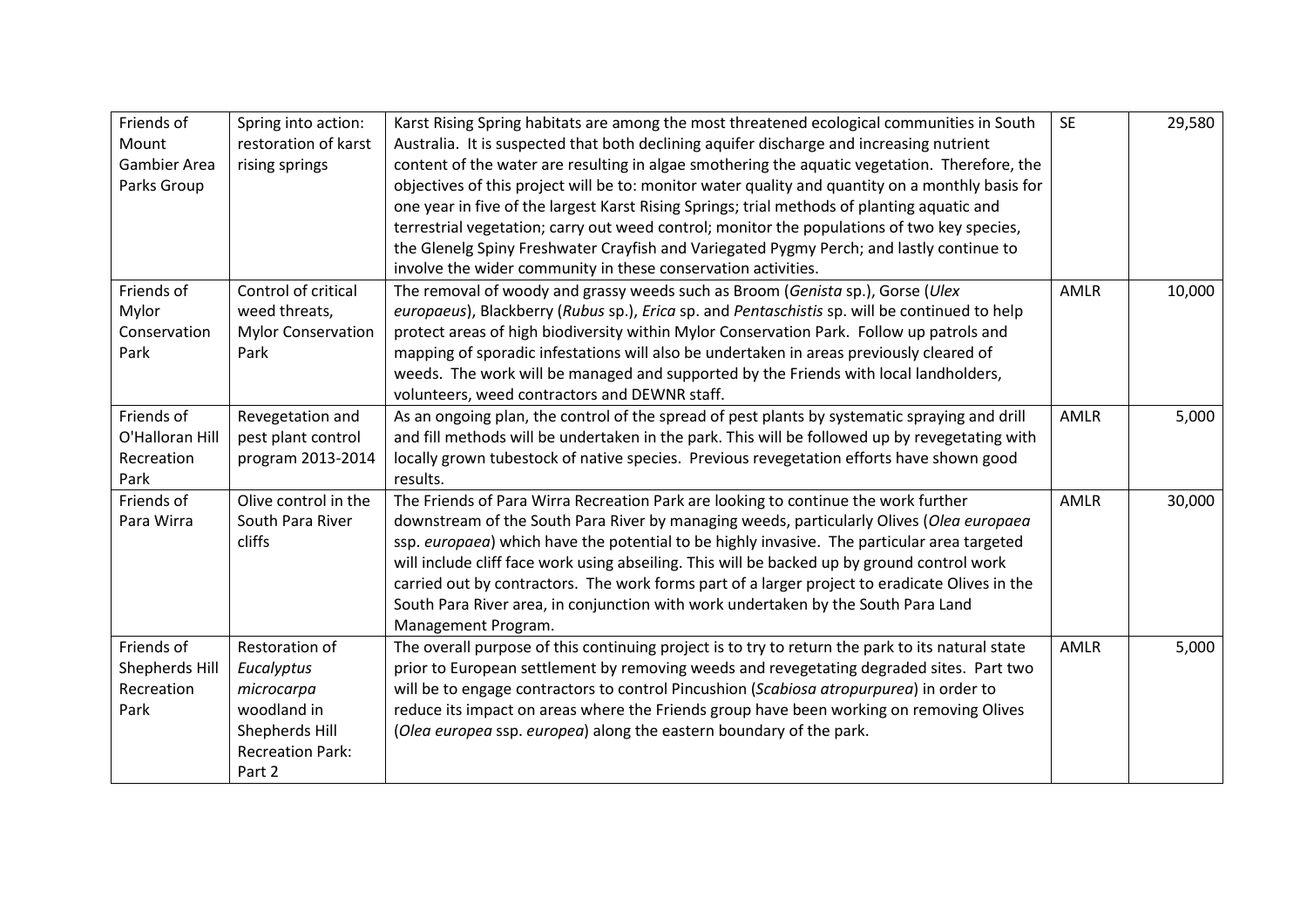| Friends of<br>Shepherds Hill<br>Recreation<br>Park     | Restoration of<br>Eucalyptus<br>microcarpa<br>woodland in<br>Shepherds Hill<br><b>Recreation Park:</b><br>Part 1 | Part one of this project will involve employing contractors to eradicate Olives (Olea europaea<br>ssp. europaea) and other woody weeds infesting the steep gully on the eastern boundary<br>that adjoins Waitparinga Reserve, and in the creek line to the south of Shepherds Hill<br>Recreation Park. The results will lead to the ongoing protection of significant Grey Box<br>(Eucalyptus microcarpa) grassy woodlands within the park.              | AMLR      | 10,000 |
|--------------------------------------------------------|------------------------------------------------------------------------------------------------------------------|----------------------------------------------------------------------------------------------------------------------------------------------------------------------------------------------------------------------------------------------------------------------------------------------------------------------------------------------------------------------------------------------------------------------------------------------------------|-----------|--------|
| Friends of<br>Shorebirds SE<br>Inc                     | South East Coastal<br>Connections<br>Summer Program                                                              | The South East Coastal Connections Summer Program builds on previous coastal education<br>programs, and seeks to foster sustainable coastal management by increasing community<br>involvement in managing the south east coast. Activities will be delivered at five sites and<br>will include estuary discovery, bush tucker walks, cultural awareness, sustainable fishing and<br>shorebird protection.                                                | <b>SE</b> | 30,000 |
| Friends of<br><b>Sixth Creek</b><br>Catchment          | Hunter's Falls<br>habitat restoration                                                                            | The Friends of Sixth Creek Catchment will focus on restoring habitat of the riparian zone<br>along a section of Sixth Creek alongside Hunter's Road. This will primarily involve using<br>experienced contractors to remove weeds such as Blackberry (Rubus sp.), Broom (Genista<br>sp.) and Blue Periwinkle (Vinca major) on both sides of the creek, planting of endemic<br>species, and carrying out follow up weed control of new weed infestations. | AMLR      | 6,520  |
| Friends of<br>Southern Eyre<br>Peninsula<br>Parks      | Enhancing visitor<br>experiences in<br><b>Lincoln National</b><br>Park                                           | To help protect the native flora and fauna of Lincoln National Park, the volunteers will carry<br>out a range of activities including weed control focusing on Milkwort (Polygala sp.) and<br>Horehound (Marrubium vulgare) infested areas, revegetation, fox baiting and predator<br>uptake surveys, bird surveys, beach clean up and walking trail maintenance.                                                                                        | EP        | 1,490  |
| Friends of<br><b>Sturt Gorge</b><br>Recreation<br>Park | Woody weed<br>control in Sturt<br><b>Gorge Recreation</b><br>Park                                                | The Friends will focus on Olive (Olea europaea ssp.europaea) and Boneseed<br>(Chrysanthemoides monilifera ssp. monilifera) control in three of the highest priority<br>management units within Sturt Gorge Recreation Park by running several working bees. This<br>is part of an ongoing objective to increase biodiversity within the park and to promote<br>regeneration of threatened plants.                                                        | AMLR      | 3,380  |
| Friends of the<br>Innamincka<br>Reserves               | Environmental<br>maintenance and<br>bird survey in<br>Innamincka<br>Reserves                                     | As part of their annual working bee, Friends of Innamincka Reserves will clean up and repair<br>campsites, upgrade signage and address weed infestations, in particular Buffel Grass<br>(Cenchrus ciliaris). A bird survey will also be carried out covering Coongie Lakes through to<br>the Bore Track. This survey will provide valuable data as an annual snapshot of bird species<br>abundance in arid wetland areas.                                | SAAL      | 4,420  |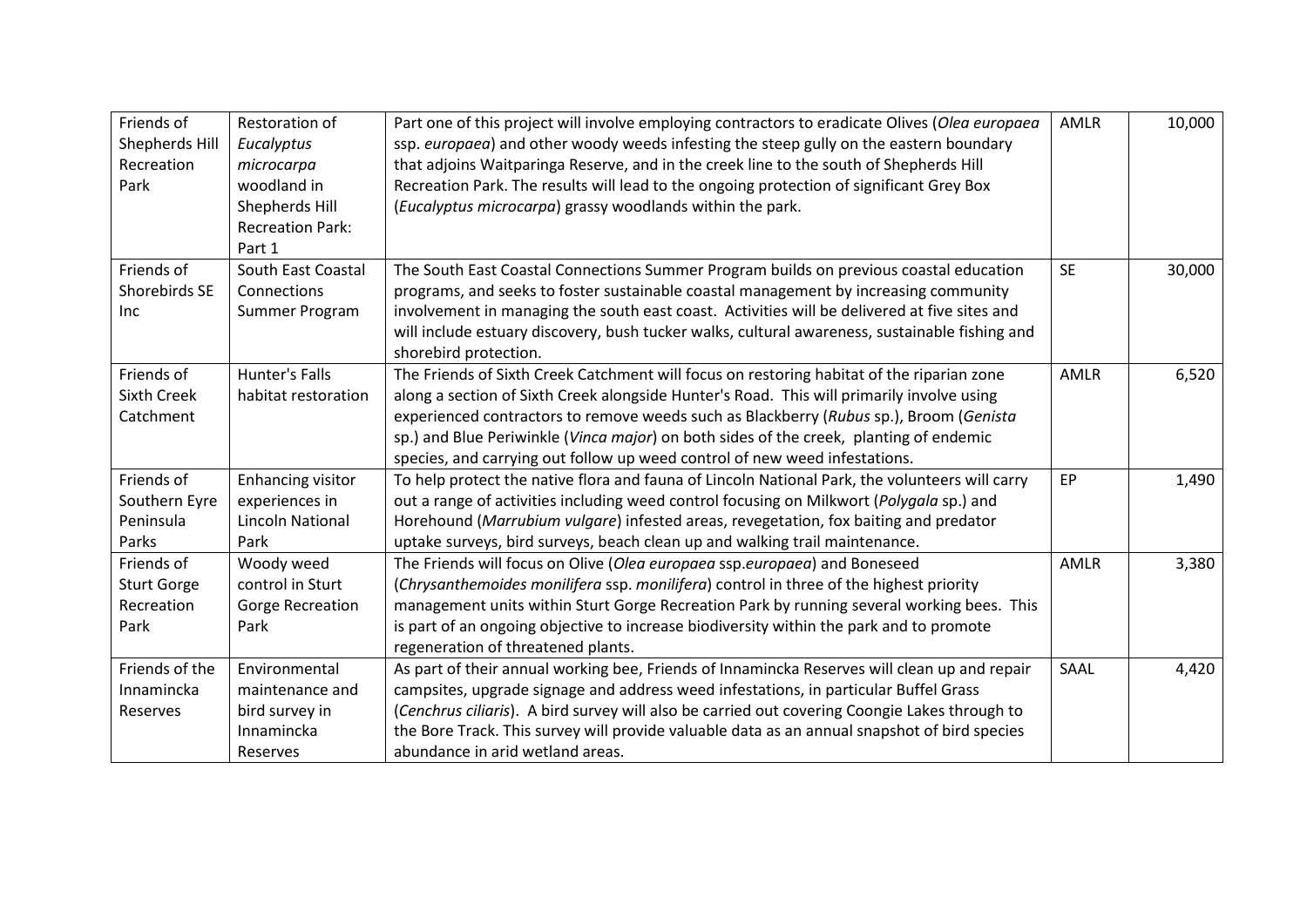| Friends of          | Urrbrae wetland           | The Urrbrae Wetland is a constructed urban wetland which plays a major role as an                  | <b>AMLR</b> | 2,000 |
|---------------------|---------------------------|----------------------------------------------------------------------------------------------------|-------------|-------|
| Urrbrae             | native plant              | educational tool for primary, secondary and tertiary students as well as the wider community       |             |       |
| Wetland             | identification and        | with over 5000 visitors touring the wetland each year. The overall purpose of this project is      |             |       |
|                     | interpretation signs      | to educate and raise awareness of Grey Box (Eucalyptus microcarpa) woodland habitat by             |             |       |
|                     |                           | designing, creating and installing a series of individual plant identification signs to show case  |             |       |
|                     |                           | the variety of associated upper, middle and lower storey plants and ground covers.                 |             |       |
| <b>Fulham North</b> | <b>Butterfly window</b>   | Fulham North Primary School will develop student knowledge of nature and local biodiversity        | <b>AMLR</b> | 4,000 |
| Primary             | and signage of flora      | by establishing an 'ecological window or butterfly garden'. A habitat will be planted, and         |             |       |
| School              | at Fulham North           | another replanted with local indigenous species, to complement an existing habitat of shrubs       |             |       |
|                     |                           | and several large eucalypts. Pathways and signage including scientific classifications and         |             |       |
|                     |                           | Kaurna titles will also be produced. It is anticipated that this will be the first of several such |             |       |
|                     |                           | 'windows' to develop specific habitats around the school.                                          |             |       |
| <b>Gawler River</b> | Seasonal rivers           | This project will contribute to the riparian restoration of the Gawler River in the precinct       | <b>AMLR</b> | 9,990 |
| Riparian            | steep bank                | between the Gawler River Pony Club and the Gawler Bypass Bridge through the completion             |             |       |
| Restoration         | revegetation              | of an all-weather ramp to enable access to the cliff top on the northern side of the river both    |             |       |
|                     | system                    | for public access and for revegetation work, and the establishment and revegetation of an          |             |       |
|                     |                           | area with interpretive signs on the river park. The project also provides for updating the film    |             |       |
|                     |                           | 'Repairing our Rivers' on YouTube.                                                                 |             |       |
| Glenburnie          | <b>Glenburnie Primary</b> | To help improve the availability of key food trees and suitable nesting sites for the              | <b>SE</b>   | 5,450 |
| Primary             | <b>School SERTBC</b>      | threatened South-eastern Red-tailed Black-Cockatoo, Glenburnie Primary School will be              |             |       |
| School              | habitat propagation       | collecting seed on private land and propagating the seed in approximately 1000 tubes on the        |             |       |
|                     | project                   | school grounds. Students will monitor the growth of the seedlings and subsequently plant           |             |       |
|                     |                           | the tubestock at the original collection site. This will not only provide the school with the      |             |       |
|                     |                           | ongoing capacity to grow and plant key tree species, but will also increase community              |             |       |
|                     |                           | awareness, education and participation in the conservation and recovery of the Black-              |             |       |
|                     |                           | Cockatoo.                                                                                          |             |       |
| Good                | Discovery trail -         | The Good Shepherd Lutheran School's vision is to develop a native flora discovery trail, which     | AMLR        | 5,500 |
| Shepherd            | connecting the            | will follow a section of Angaston Creek to an outdoor classroom. This stage of the project         |             |       |
| Lutheran            | school's community        | will continue follow up weed control and plant propagation. Ultimately, the trail will provide     |             |       |
| School              | and the                   | valuable learning opportunities and enhance components of the school's environmental               |             |       |
|                     | environment: Stage        | curriculum.                                                                                        |             |       |
|                     | $\overline{2}$            |                                                                                                    |             |       |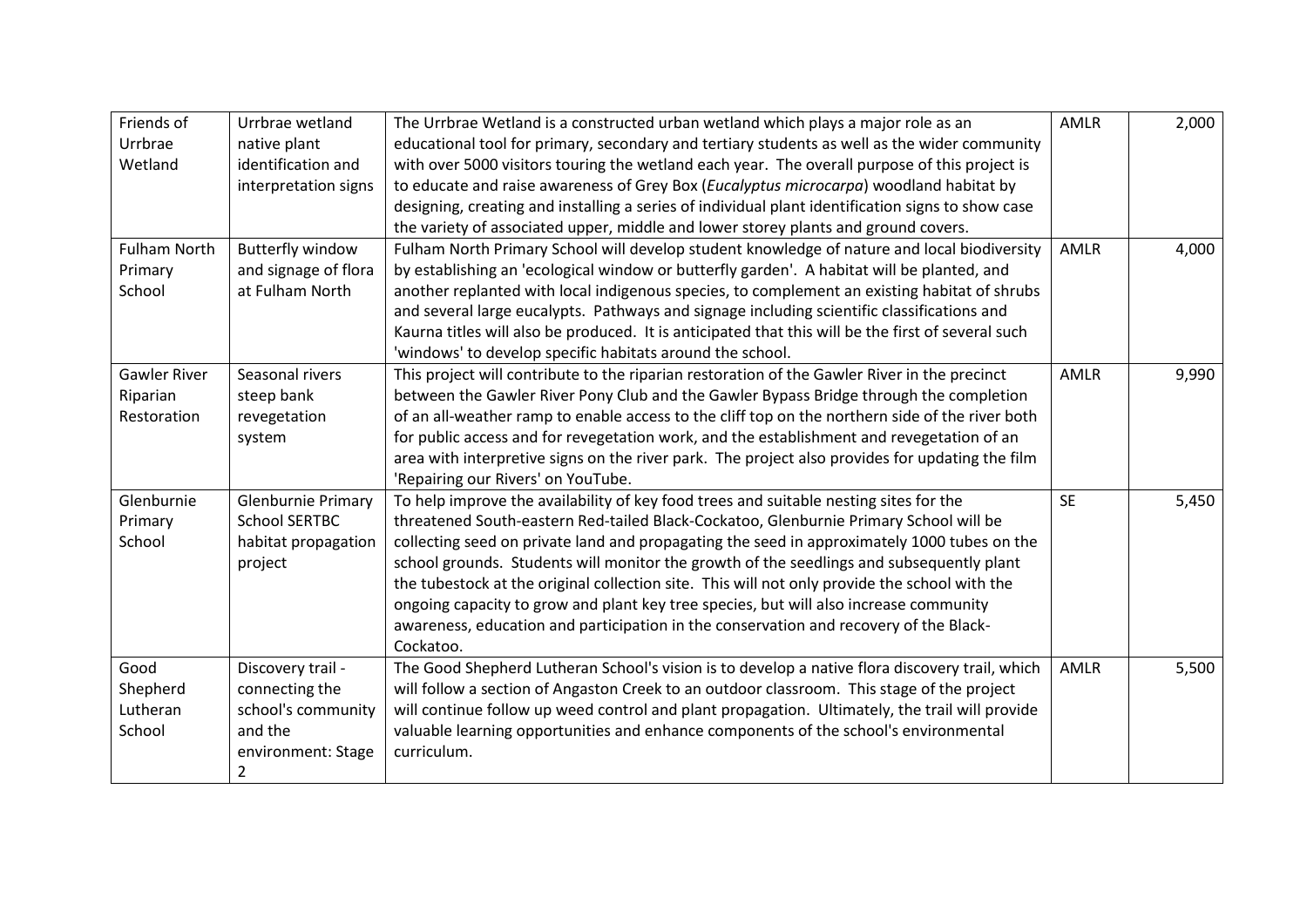| Goolwa to           | Supporting            | This project will see targeted and planned onground works involving threat abatement and      | AMLR,        | 24,800 |
|---------------------|-----------------------|-----------------------------------------------------------------------------------------------|--------------|--------|
| Wellington          | integrated            | enhancement revegetation to protect and manage various woodland communities with              | SAMDB        |        |
| <b>Local Action</b> | bushcare around       | biodiversity conservation in the Totness area. Activities will provide support to better      |              |        |
| Planning            | Totness               | manage woody weed infestations that currently present significant challenges for volunteers   |              |        |
| Association         |                       | and landholders to control. Works will be coordinated by the GWLAP and span across six        |              |        |
| Inc.                |                       | sites, involving landholders and bushcare contractors.                                        |              |        |
| Goolwa to           | Continued             | GWLAP will continue onground community action along Currency Creek to manage an               | <b>SAMDB</b> | 28,300 |
| Wellington          | community             | additional twenty five hectares of priority remnant vegetation consisting of the threatened   |              |        |
| <b>Local Action</b> | management of         | Mount Compass Swamp Gum (Eucalyptus paludicola) and Mount Compass Oak-bush                    |              |        |
| Planning            | <b>Currency Creek</b> | (Allocasuarina robusta). Professional contractors and landholders will undertake weed         |              |        |
| Association         |                       | control, construct a 1.5 kilometre fence to manage stock access into remnant vegetation, and  |              |        |
| Inc.                |                       | establish photo monitoring points and a Bushland Condition Monitoring site.                   |              |        |
| Goolwa to           | Community             | To help engage the community in Strathalbyn and the surrounding districts to participate in   | SAMDB        | 21,500 |
| Wellington          | engagement and        | and contribute to NRM initiatives, and provide greater access to NRM information for          |              |        |
| <b>Local Action</b> | capacity building in  | community members a number of activities will be run and coordinated by the Goolwa to         |              |        |
| Planning            | Strathalbyn           | Wellington LAP Association. Some of these will include undertaking two workshops/field        |              |        |
| Association         |                       | days, conducting six community information sessions, facilitating twenty community group      |              |        |
| Inc                 |                       | meetings, engaging five schools to provide NRM educational activities, undertaking several    |              |        |
|                     |                       | water quality monitoring events, and providing technical support and advice to community      |              |        |
|                     |                       | members on weed control, pest animal management, weed and native plant identification,        |              |        |
|                     |                       | revegetation and monitoring.                                                                  |              |        |
| Grey Box            | Community care        | The Grey Box Community Group, together with partners, will promote and conduct the            | AMLR         | 9,550  |
| Community           | protect educate       | annual 'Grey Box Day' 2014. An information pack with seedling kits will be available for sale |              |        |
| Group               | restore Grey Box      | on the day, detailing the significance of Grey Box (Eucalyptus microcarpa) woodlands, how     |              |        |
|                     | woodland              | the local community can contribute to conservation, and how to plant seedlings, control       |              |        |
|                     |                       | weeds and create a backyard for wildlife. The outcome of the event will be to encourage the   |              |        |
|                     |                       | care, protection, education and restoration of local urban ecology by improving networking    |              |        |
|                     |                       | of conservation community groups with the general public.                                     |              |        |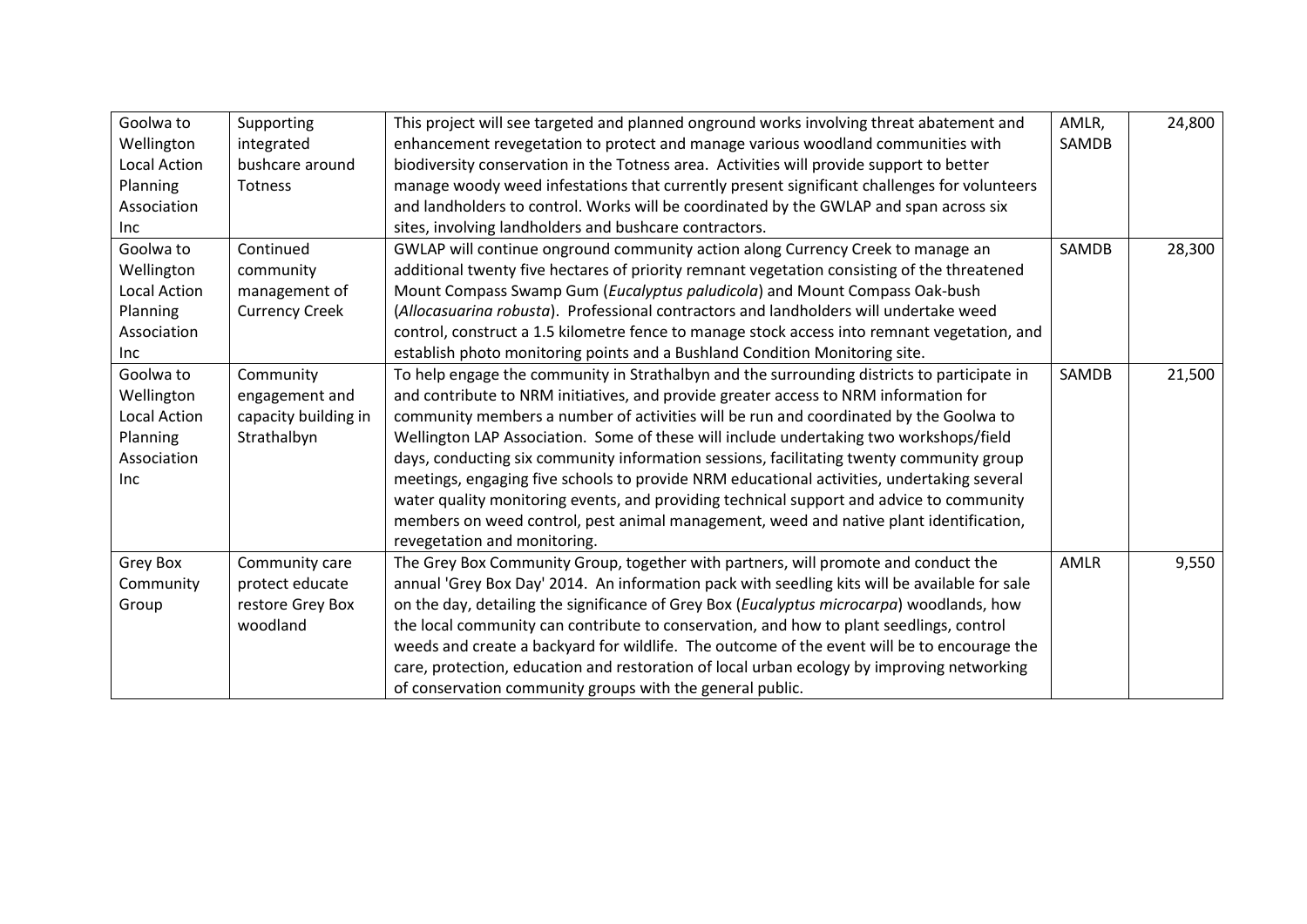| Holdfast Bay  | <b>Holdfast Bay</b> | Restoration of remnant vegetation across five coastal sites (Barton Gully, Pine Gully, Tjilbruke | <b>AMLR</b> | 21,000 |
|---------------|---------------------|--------------------------------------------------------------------------------------------------|-------------|--------|
| Environmental | coastal restoration | Springs, Brighton-Seacliff dunes and Minda dunes) around the Holdfast Bay area is a major        |             |        |
| Volunteers    | and conservation    | action of this project. The restoration of these sites through revegetation and weed control     |             |        |
|               | project             | will see the improvement of habitat and linkages between natural areas of biodiversity value     |             |        |
|               |                     | in a fragmented urban landscape, and the engagement of the local community to highlight          |             |        |
|               |                     | the significance of these areas.                                                                 |             |        |
| Ikkata Family | Ikkata ecosystem    | The purpose of the project is to update the Ikkata Aboriginal homelands ecological and           | EP          | 8,000  |
| Association   | restoration         | cultural ten year management plan whilst undertaking ecological rehabilitation activities on     |             |        |
|               |                     | the property to further improve and protect the area's biodiversity and cultural values. This    |             |        |
|               |                     | will be achieved by direct seeding rocky outcrops, revegetating gullies with native tubestock    |             |        |
|               |                     | and undertaking weed control. Ultimately, this project will enable the Ikkata family to retain   |             |        |
|               |                     | their connection and stewardship responsibilities to this land.                                  |             |        |
| Immanuel      | Restoration of      | The Wilmington to Melrose old railway corridor has been converted into a cycling and             | <b>NY</b>   | 9,500  |
| College       | Peppermint Box      | walking trail which is popular with locals and tourists. Immanuel College, in partnership with   |             |        |
|               | community           | the District Council of Mount Remarkable, proposes to undertake a revegetation and weed          |             |        |
|               | Melrose to          | eradication program to create a biodiverse habitat and restore original Peppermint Box           |             |        |
|               | Wilmington          | (Eucalyptus odorata) grassy woodlands.                                                           |             |        |
| Indulkana     | Daveys Bore, a      | The traditional owners of Indulkana will repair a series of yards surrounding Davey's Bore, as   | AW          | 30,000 |
| Community     | community           | a means of controlling water availability to assist in the management of feral herbivores such   |             |        |
| Council       | response to feral   | as horses and camels. Fence repairs and installation will be carried out under a training        |             |        |
|               | herbivores:         | program involving local young Aboriginal men. Also, the current non-operational windmill         |             |        |
|               | Indulkana           | will be replaced with a solar bore. The project has developed from the Environmental             |             |        |
|               |                     | Management Understanding (EMU) process, supported by AWNR and APY.                               |             |        |
| Kangaroo      | Improving           | This project seeks to promote community unity in conserving the environment and                  | KI          | 28,500 |
| Island Eco-   | wellbeing through   | enhancing wellbeing through environmental volunteering on Kangaroo Island. At least              |             |        |
| Action        | environmental       | twenty people, that previously may have experienced obstacles to participation, will be          |             |        |
|               | volunteering on     | engaged in environmental volunteering. Two eight-week programs will be conducted over            |             |        |
|               | Kangaroo Island     | an eight month period to provide training and information sessions to a targeted group of        |             |        |
|               |                     | individuals on a range of NRM issues, environmental volunteering and wellbeing. The              |             |        |
|               |                     | participants will assist in the onground delivery of a number of NRM projects including Glossy   |             |        |
|               |                     | Black-Cockatoo recovery, Green Carpenter Bee surveys, revegetation and weed                      |             |        |
|               |                     | management.                                                                                      |             |        |
|               |                     |                                                                                                  |             |        |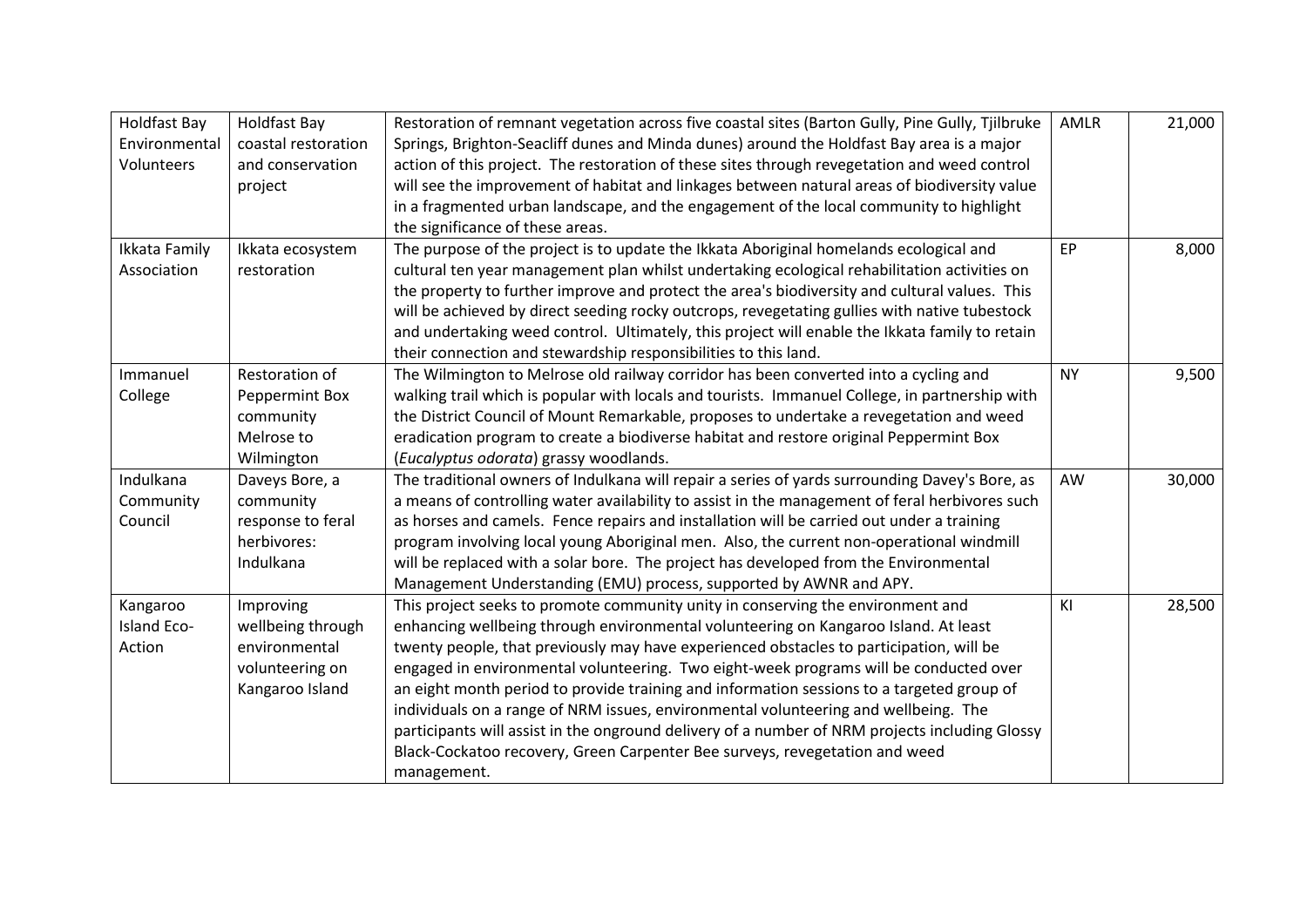| <b>KI Shorebirds</b> | Kangaroo Island     | Kangaroo Island is recognised as an important refuge for a number of resident and migratory     | KI    | 15,090 |
|----------------------|---------------------|-------------------------------------------------------------------------------------------------|-------|--------|
| Group                | Community           | bird species of national environmental significance. The main objective of this project is to   |       |        |
|                      | Shorebirds Project  | support a community shorebirds monitoring network that contributes valuable and accurate        |       |        |
|                      | 2013/14             | data to the National Shorebirds databases. This data helps identify vulnerable and              |       |        |
|                      |                     | threatened shorebird species. Some of the activities carried out by the group will be           |       |        |
|                      |                     | constructing and erecting fencing, signage and building of chick shelters for the threatened    |       |        |
|                      |                     | Hooded Plover. Another key objective will be to continue to promote shorebird status, their     |       |        |
|                      |                     | habitat requirements and protective actions to the community.                                   |       |        |
| Koonunga             | Improving poor soil | Due to the issue of increasing salinity or saline like symptoms present in vineyards located in | AMLR  | 30,000 |
| Agricultural         | health in North     | the northern end of the Barossa Valley, emphasis will be placed on investigating the severity   |       |        |
| <b>Bureau</b>        | Barossa vineyards   | and extent of this issue, determining mechanisms affecting vineyard productivity,               |       |        |
|                      |                     | establishing demonstrations sites to assess treatments and improving local skills and           |       |        |
|                      |                     | knowledge of soil and plant interactions through field workshops.                               |       |        |
| Louth Bay            | Rehabilitation and  | This is stage two of works in the Louth Bay dunes to reduce the erosion impact of               | EP    | 7,810  |
| Community            | protection of the   | unrestricted vehicle access, undertake woody weed control and reinstate native vegetation       |       |        |
| Club Inc             | Louth Bay dunes: 2  | into approximately three hectares of coastal dune and samphire wetland. The focus will be       |       |        |
|                      |                     | to remove large Western Coastal Wattles (Acacia cyclops) and use drift net fencing and          |       |        |
|                      |                     | erosion matting to re-establish the front dune to prevent dune blowouts impaired by off road    |       |        |
|                      |                     | vehicles. Rabbit control will also be undertaken to improve revegetation efforts.               |       |        |
| Lower Eyre           | Erosion control and | Erosion control works, access management, weed control and revegetation will be                 | EP    | 9,690  |
| Coastcare            | vegetation          | undertaken in this project to protect the fragile coastal environment and maintain water        |       |        |
| Association          | protection, Coffin  | quality in the Coffin, Kellidie, Mt Dutton Bay coastal wetland system. Works will protect and   |       |        |
| <b>Inc</b>           | Bay                 | rehabilitate the coastal vegetation buffer around the bay to reduce sediment input from         |       |        |
|                      |                     | stormwater run-off.                                                                             |       |        |
| Macclesfield         | Control of ash and  | Ash and Willow (Salix sp.) trees along the Angas River will be removed in Lord Robinson Park,   | SAMDB | 9,700  |
| <b>Bushcare</b>      | willows on the      | with follow up control of seedlings planned. Other weeds will also be controlled including      |       |        |
| Group                | Angas River,        | Broom (Genista sp.), Gorse (Ulex europaeus) and Blackberry (Rubus sp.). Following removal       |       |        |
|                      | Macclesfield        | of weed species, local native species will be planted to enhance the riparian area.             |       |        |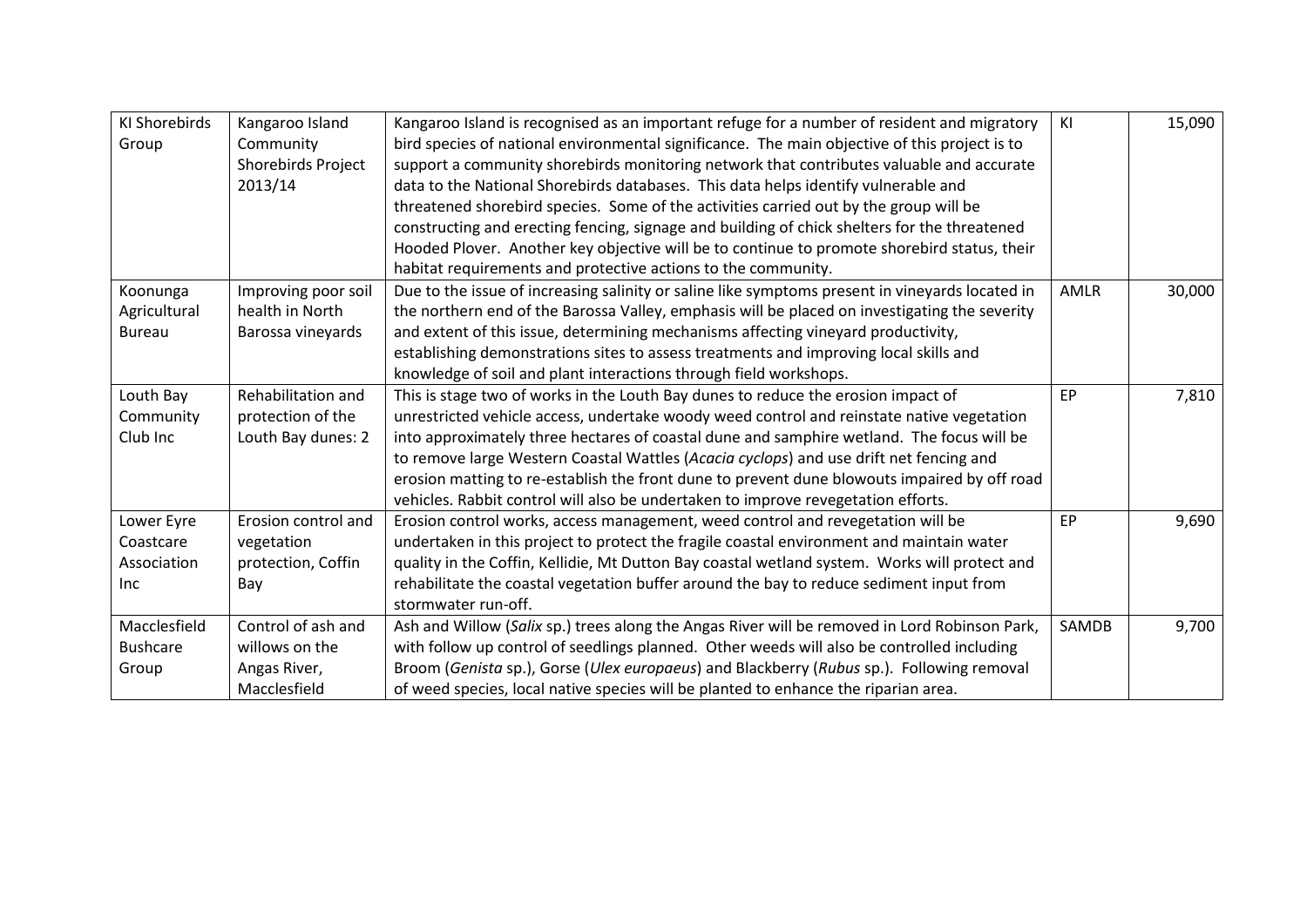| Mallala<br>Agricultural<br><b>Bureau</b>                          | Initiating claying<br>sands Dublin to<br>Pinery                                  | To help improve the understanding and knowledge of 'claying' techniques and the<br>assessment of sandy soils and claying material within the Dublin to Pinery district, a series of<br>field workshops will be held at established demonstration sites. The demonstration and trial<br>areas will be assessed with follow up field walks and discussions. This in turn will encourage<br>landholders to trial areas on their own properties to gain experience and confidence in<br>'claying' sands.                                                                                                      | NY,<br>AMLR | 30,000 |
|-------------------------------------------------------------------|----------------------------------------------------------------------------------|-----------------------------------------------------------------------------------------------------------------------------------------------------------------------------------------------------------------------------------------------------------------------------------------------------------------------------------------------------------------------------------------------------------------------------------------------------------------------------------------------------------------------------------------------------------------------------------------------------------|-------------|--------|
| Mallee<br>Sustainable<br>Farming Inc                              | Mallee Challenge<br>2013/14                                                      | Trial sites are to be established on six properties to conduct paddock demonstrations on<br>issues pertinent to the area. The project will help engage farmer groups and improve land<br>management outcomes throughout the mallee agro-ecological region, particularly in relation<br>to wind erosion management.                                                                                                                                                                                                                                                                                        | SAMDB       | 30,000 |
| Marine<br>Discovery<br>Centre                                     | The Kaurna story<br>interactive                                                  | An online interactive will be developed which highlights the relationship that Kaurna people<br>have with the land and coast. It will feature rules for living and Dreaming Story reflections.<br>Visitors to the website will be able access this online game so they can engage and learn<br>more about the Kaurna people and their culture.                                                                                                                                                                                                                                                            | AMLR        | 30,000 |
| Mid Murray<br><b>Local Action</b><br>Planning<br>Association      | Judas goats at work<br>in the Murray                                             | A reduction in the number of feral goats in the Murray region is the aim of this project. Judas<br>goats, fitted with satellite tracking collars, will be used to assist locating mobs and<br>determining mob sizes. Shooters will be engaged to cull or capture them once found. Goats<br>compete with livestock, wombats and kangaroos for pasture, and severely damage native<br>vegetation.                                                                                                                                                                                                           | SAMDB       | 9,800  |
| Mid Murray<br><b>Local Action</b><br>Planning<br>Committee<br>Inc | Protecting<br>vegetation and<br>habitat on National<br>Trust's Lenger<br>Reserve | The aim is to support the valuable management, survey and monitoring work on Lenger<br>Reserve and continue to control, manage, map and monitor pest plant and animal species, as<br>well as establish new areas of native vegetation through direct seeding projects that will<br>provide valuable corridor linkages for native fauna within and outside the reserve. In<br>addition, there will be formal community engagement through a workshop at the reserve<br>that will present information on the South Australian Museum owl pellet project and<br>surveying and identifying reptiles and bats. | SAMDB       | 24,500 |
| Monarto<br>Agricultural<br><b>Bureau</b>                          | Pasture<br>improvement and<br>no-till interface                                  | This project has two components: a pasture/forage species demonstration; and a trial<br>investigating crop establishment techniques into pasture leys. The Monarto Agricultural<br>Bureau are seeking to improve grower awareness of pasture and forage cultivars with<br>potential to improve pasture dry matter production, contributing to soil organic matter and<br>providing soil cover in the Monarto/Murray Plains district. They are also seeking to improve<br>grower confidence to employ no-till crop techniques when establishing crops following<br>pasture phases.                         | SAMDB       | 28,030 |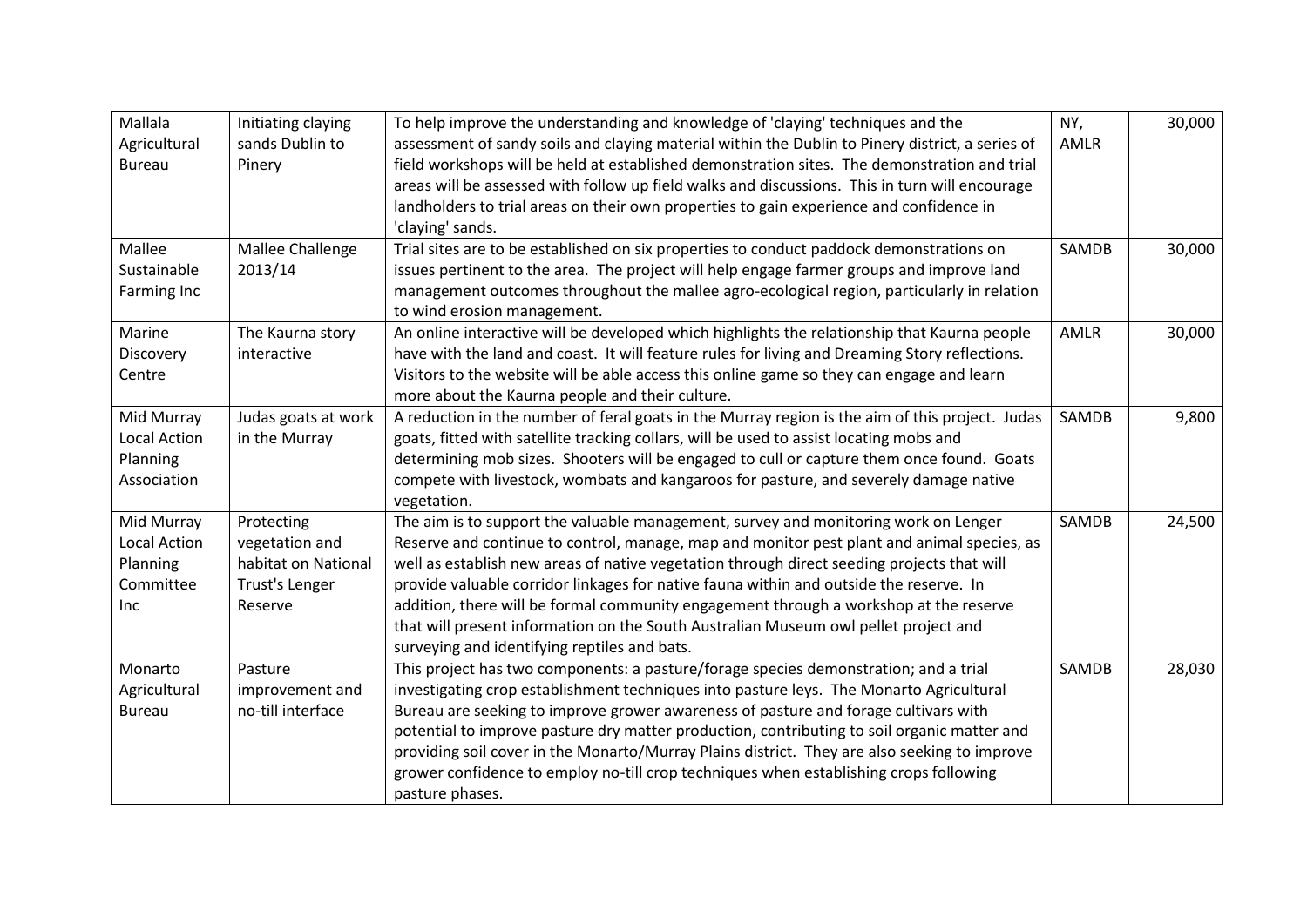| Mount         | Protecting               | Mount Compass Area School guided by the Mount Compass Swamp Management Group will              | SAMDB     | 27,600 |
|---------------|--------------------------|------------------------------------------------------------------------------------------------|-----------|--------|
| Compass Area  | threatened               | update and make repairs to 400 metres of boardwalk that traverses one of the few remaining     |           |        |
| School        | ecological               | Fleurieu Swamps. As a result, access through the swamp will again become available to the      |           |        |
|               | communities              | community and will be used to increase appreciation of swamps as valuable habitats, as well    |           |        |
|               | (Fleurieu swamps)        | as serve as a demonstration site and key educational tool for best management practices.       |           |        |
|               |                          | Signage will also be upgraded along the boardwalk to increase awareness of the importance      |           |        |
|               |                          | of the swamp habitat for threatened species.                                                   |           |        |
| Nangwarry     | <b>Nangwarry Primary</b> | To aid in restoring critical habitat for the South-eastern Red-tailed Black-Cockatoo Nangwarry | <b>SE</b> | 4,250  |
| Primary       | <b>School SERTBC</b>     | Primary School students will collect stringybark seed on private land and propagate it in      |           |        |
| School        | habitat propagation      | approximately 2000 tubes. Planter tables will be built by technology students from Penola      |           |        |
|               | project                  | High School and the watering system will be constructed by local community volunteers on       |           |        |
|               |                          | the school grounds. The new seedlings will then be planted at the site where the seed was      |           |        |
|               |                          | initially gathered.                                                                            |           |        |
| Naracoorte    | Naracoorte Primary       | A shortage of food trees including stringybark is thought to be the main threat to the long    | <b>SE</b> | 6,540  |
| Primary       | <b>School SERTBC</b>     | term survival of the South-eastern Red-tailed Black-Cockatoo. Consequently, students will      |           |        |
| School        | habitat propagation      | collect seed at the neighbouring Naracoorte North Nature Park where the school has a long      |           |        |
|               | project                  | standing revegetation project underway. A horticulture expert will be engaged to provide       |           |        |
|               |                          | advice and additional support for field excursions. The students will propagate the            |           |        |
|               |                          | stringybark seed and later plant the seedlings back onto the nature park.                      |           |        |
| Naracoorte    | Naracoorte South         | Participating students from the Naracoorte South Primary School will be provided with hands    | <b>SE</b> | 3,790  |
| South Primary | <b>Primary School</b>    | on experience on how to conserve and restore important feeding and nesting habitat of the      |           |        |
| School        | <b>SERTBC habitat</b>    | South-eastern Red-tailed Black-Cockatoo. Students will engage in all components of the         |           |        |
|               | propagation project      | project from collecting seed at the school owned nature park, propagating the seed and         |           |        |
|               |                          | revegetation.                                                                                  |           |        |
| Narungga      | Revegetation of          | The purpose of this project is to restore the integrity of the Magazine area situated south of | <b>NY</b> | 16,300 |
| Nation        | coastal natives at       | Wallaroo which is a significant site to the Narungga People. This will be achieved by          |           |        |
| Aboriginal    | the Magazine: a          | removing woody weeds such as African Boxthorn (Lycium ferocissimum) and Western Coastal        |           |        |
| Corporation   | cultural site of         | Wattle (Acacia cyclops), revegetating disturbed areas with 3000 local coastal species and      |           |        |
|               | significance for the     | establishing photo monitoring points. Furthermore, the group will increase local community     |           |        |
|               | Narungga people          | awareness and understanding of the value of the site by holding school information sessions    |           |        |
|               |                          | and inviting members of the community to participate in revegetation.                          |           |        |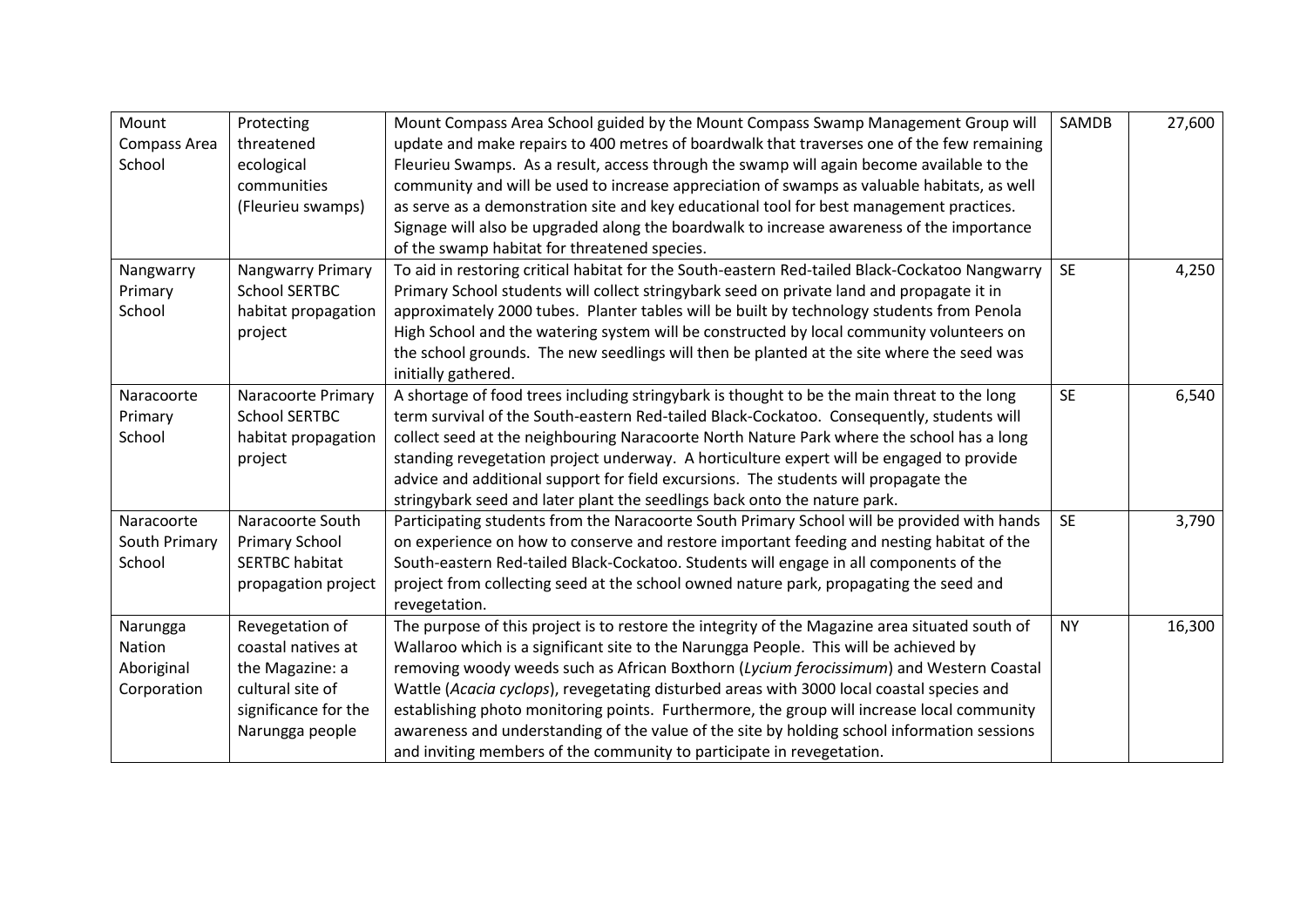| Nature               | <b>Bushland Condition</b> | Bushland Condition Monitoring (BCM) is used as a method for NRM groups to assess native       | SE, NY,   | 25,600 |
|----------------------|---------------------------|-----------------------------------------------------------------------------------------------|-----------|--------|
| Conservation         | Monitoring regional       | vegetation condition. The method, developed by the NCSSA, assesses condition against a        | AMLR,     |        |
| Society of           | review                    | benchmark state and can be useful for community engagement, resource                          | SAMDB,    |        |
| South                |                           | condition/performance monitoring and for reporting on regional and state level NRM            | KI, EP    |        |
| Australia Inc        |                           | priorities and targets. There are more than 2000 permanent BCM assessment sites               |           |        |
|                      |                           | established across South Australia. Currently, there is a need to review and improve aspects  |           |        |
|                      |                           | of the methodology, the database used to store and report on data, and the manuals for        |           |        |
|                      |                           | some regions which are out of date. This project will seek to update the method and           |           |        |
|                      |                           | manuals by running a series of workshops to encourage and gather feedback from BCM            |           |        |
|                      |                           | practitioners in each region.                                                                 |           |        |
| Nature               | The South East            | To help fill current knowledge gaps regarding bat diversity in the Upper South East of South  | <b>SE</b> | 28,900 |
| <b>Glenelg Trust</b> | community bat             | Australia and determine the feeding habitat of the threatened Southern Bent-wing Bat,         |           |        |
|                      | project:                  | community groups, landholders, volunteers and other partners using citizen science            |           |        |
|                      | understanding the         | concepts, 'Anabat' technology and 'Anascheme' bat key will be encouraged and engaged to       |           |        |
|                      | bats of the mid-          | survey public and private land across twenty sites. Further survey work will include several  |           |        |
|                      | upper South East          | harp trap nights to assist with verifying bat calls. Knowledge gained will be shared via site |           |        |
|                      |                           | visits (bat survey participation), publications, community bat surveys and the Australian     |           |        |
|                      |                           | Living Atlas database.                                                                        |           |        |
| Nature               | South east                | As part of South East Biodiversity 'Up Close' 2014, the Nature Glenelg Trust will deliver     | <b>SE</b> | 30,000 |
| <b>Glenelg Trust</b> | biodiversity 'up          | several seminars and field based events to deal with local issues and biodiversity values,    |           |        |
|                      | close' 2014               | provide networking opportunities and create practical, hands on or 'citizen science'          |           |        |
|                      |                           | opportunities for the community and landholders. A review of the program will also be         |           |        |
|                      |                           | undertaken to inform and improve any future similar programs.                                 |           |        |
| <b>Neagles Rock</b>  | Environmental             | This project will contribute to the environmental restoration of Neagles Rock Reserve in      | <b>NY</b> | 15,500 |
| Reserve Bush         | restoration of            | Clare. This reserve contains a remnant of the threatened Peppermint Box (Eucalyptus           |           |        |
| for Life Team        | Neagles Rock              | odorata) grassy woodland community. Some of the outcomes will include weed control, and       |           |        |
|                      | Reserve, Clare            | the establishment of two photo points and a Bushland Condition Monitoring site which will     |           |        |
|                      |                           | support the development of a five year management plan for the reserve and raise              |           |        |
|                      |                           | community awareness to encourage volunteer participation.                                     |           |        |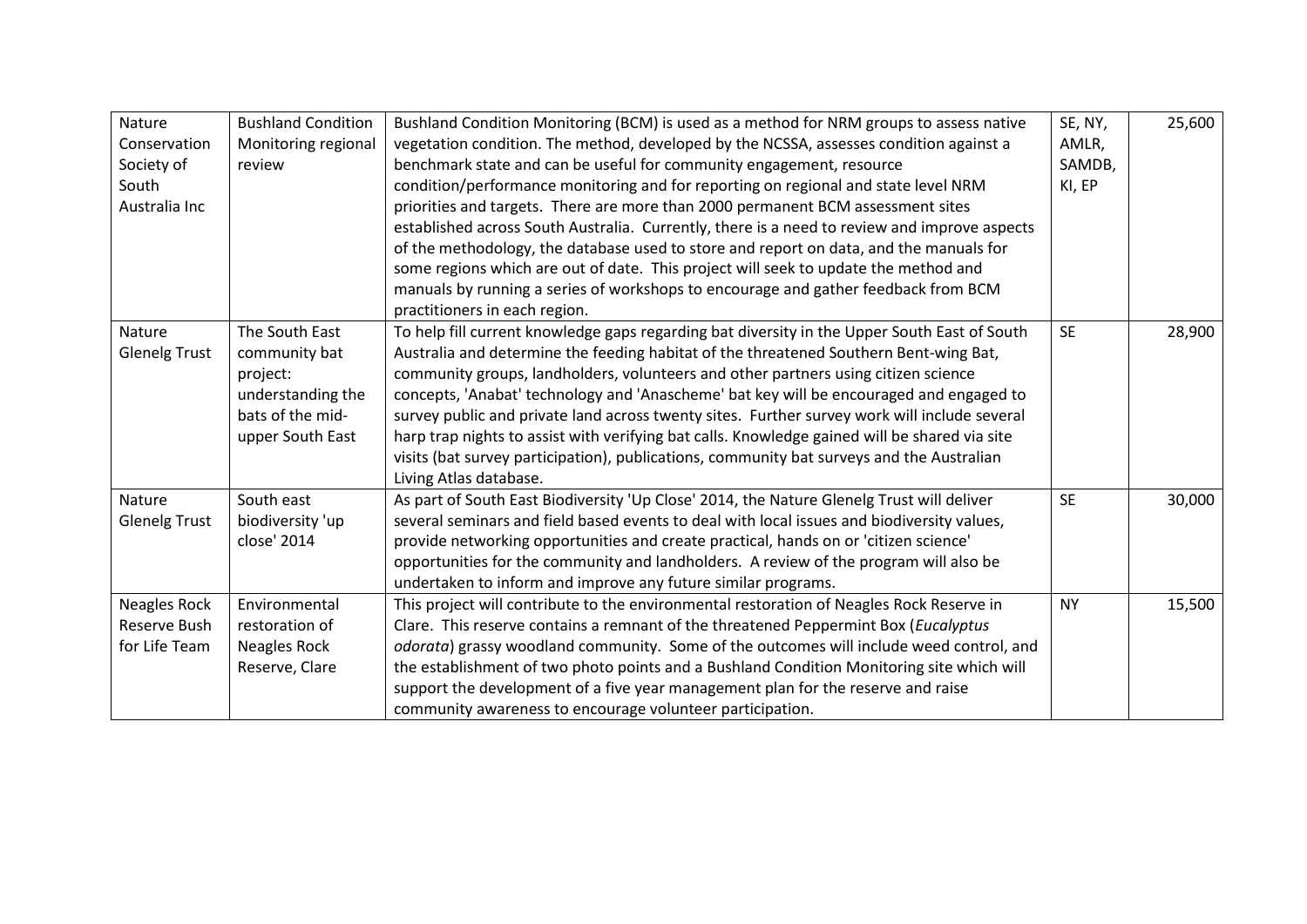| North<br>Calperum<br>Volunteer<br>Group      | Connecting with<br>Danggali<br><b>Wilderness Area</b><br>through vertebrate<br>monitoring | The project will establish new survey sites and undertake vertebrate monitoring surveys in<br>Danggali Conservation Park and Wilderness Protection Area. It will inform regional adaptive<br>fire and invasive species management plans and develop biodiversity conservation and land<br>management skills for a variety of volunteer groups and Aboriginal Learning on Country<br>(ALOC) staff.                                                                                                                                                                                                                                                                                                                                                                                                        | SAMDB | 26,760 |
|----------------------------------------------|-------------------------------------------------------------------------------------------|----------------------------------------------------------------------------------------------------------------------------------------------------------------------------------------------------------------------------------------------------------------------------------------------------------------------------------------------------------------------------------------------------------------------------------------------------------------------------------------------------------------------------------------------------------------------------------------------------------------------------------------------------------------------------------------------------------------------------------------------------------------------------------------------------------|-------|--------|
| Parndana<br>Progress<br>Association          | Closing in on the<br>feral plants in<br>Parndana                                          | The Parndana Progress Association have undertaken a five year plan to eradicate all pest<br>plants from community land in and around the town. So far, hundreds of large Radiata Pines<br>(Pinus radiata), Cape Leeuwin Wattles (Paraserianthes lophantha), Cotoneasters<br>(Cotoneaster sp.), honey myrtles and pittosporums have been successfully removed. The<br>group will continue monitoring and following up on past eradication work, as well as<br>concentrate on seedlings and regrowth.                                                                                                                                                                                                                                                                                                      | KI    | 9,950  |
| Partners in<br>Grain (NSW<br>VIC TAS) Inc    | Engaging mallee<br>women in<br>sustainable<br>agriculture                                 | The main goal is to increase the number of women that attend the Mallee Sustainable<br>Farming Field Day at their Borrika site. The field day is held in September and over recent<br>years the number of farmers attending the event has increased, however there are still very<br>few women that attend. The project will cater specifically for women, having a female<br>agronomist accompanying and directing women around the trial site. In the long term, this<br>will have a positive impact on the ability of women in the region to make a contribution to<br>the way their farming businesses manage NRM issues within a whole farm context.                                                                                                                                                | SAMDB | 6,100  |
| Port Neill<br>Progress<br>Association<br>Inc | Caring for our<br>coastline at Port<br>Neill, SA                                          | Port Neill Progress Association has dedicated the last ten years to controlling environmental<br>threats and reducing human impact on the coastal zone from Byrne Bay to Carrow Wells. To<br>encourage widespread natural regeneration in this sensitive coastal environment,<br>contractors will be engaged to implement a new rabbit control program including baiting,<br>fumigating and destroying warrens, and to remove any new African Boxthorn (Lycium<br>ferocissimum) regrowth. In addition, eight interpretive signs will be erected to highlight the<br>native flora and fauna of the area, and project up dates in the local newsletter and media<br>articles, along with a native plant identification walk at spring time will also be used to attract<br>and inform the local community. | EP    | 10,000 |
| Riverland<br>West<br>Landcare                | Innovative camera<br>technology for nest<br>site conservation of<br><b>Regent Parrots</b> | An innovative method of capturing nest activity of the nationally threatened Regent Parrot<br>using CCTV video cameras and recording equipment will contribute to the Regent Parrot<br>Recovery Program. This project aims to assess breeding success, competition for nest<br>hollows, fledgling numbers and presence of predators over a full breeding season.                                                                                                                                                                                                                                                                                                                                                                                                                                         | SAMDB | 12,650 |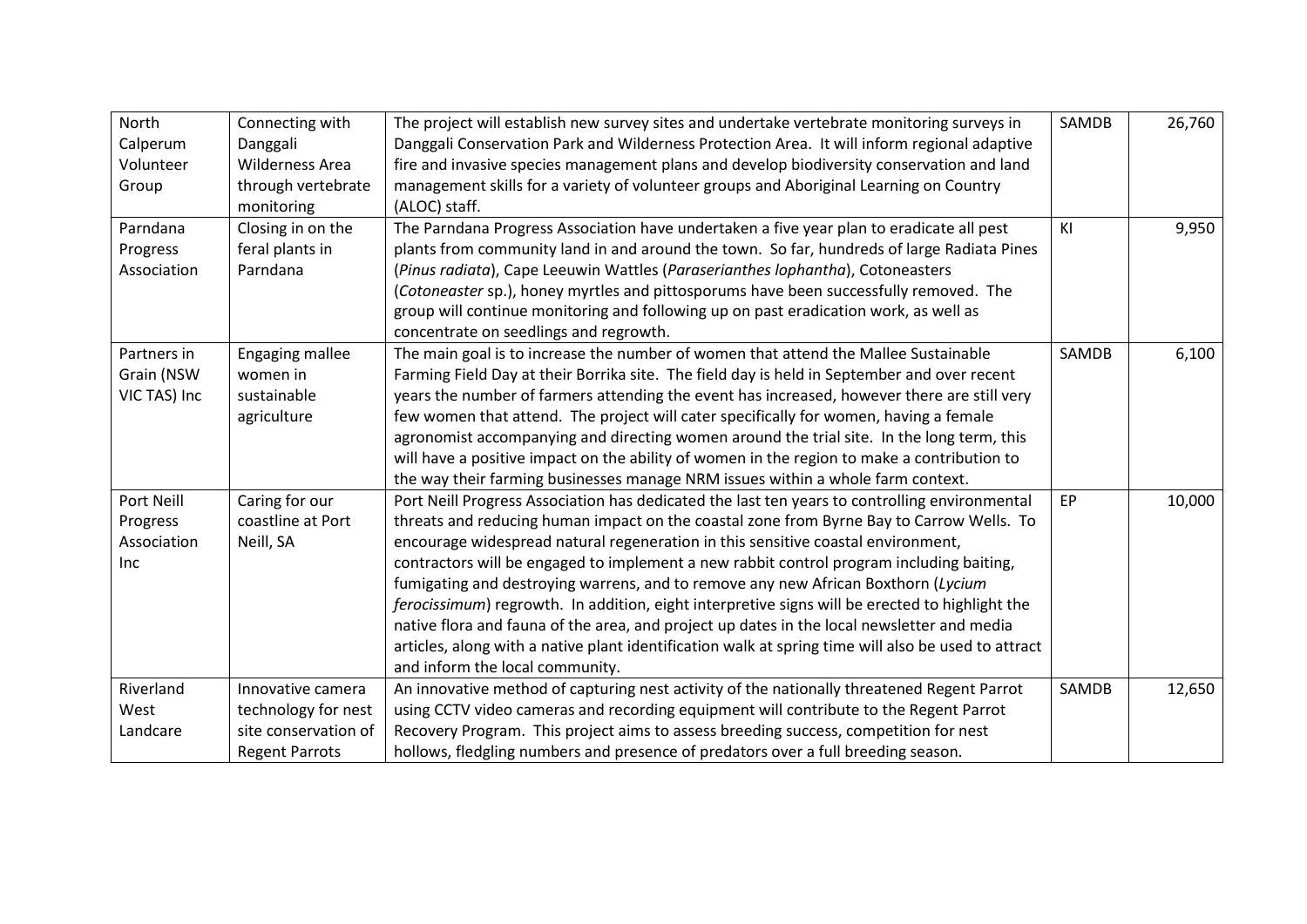| Royal<br>Zoological<br>Society of<br>South<br>Australia Inc | Aboriginal<br>community<br>engagement in<br>conservation<br>activities within the<br>Monarto region                | The Aboriginal Learning on Country (ALOC) program based at Monarto Zoo takes members of<br>the local Aboriginal community and trains them in conservation and land management. The<br>ALOC team is involved in a range of conservation activities including habitat restoration,<br>revegetation, propagation, pest control, conservation education of school children and<br>volunteers, and the use of indigenous knowledge.                                                                                                                                                  | SAMDB                 | 30,000 |
|-------------------------------------------------------------|--------------------------------------------------------------------------------------------------------------------|---------------------------------------------------------------------------------------------------------------------------------------------------------------------------------------------------------------------------------------------------------------------------------------------------------------------------------------------------------------------------------------------------------------------------------------------------------------------------------------------------------------------------------------------------------------------------------|-----------------------|--------|
| Scientific<br>Expedition<br>Group                           | Vulkathunha-<br><b>Gammon Ranges</b><br>rainfall/stream flow<br>monitoring<br>program<br>refurbishment             | Twenty five years of continuous rainfall and stream-flow data has been collected within the<br>Vulkathunha-Gammon Ranges National Park. However, the reliability of the ongoing data<br>record is under threat due to aging hardware. Consequently, this program seeks to purchase<br>new electronic equipment. SEG members will be actively involved in procuring and building<br>the new equipment, and installing and maintaining it for at least the next ten years. This will<br>ensure the continuation of hydrographic and associated environmental data for the future. | SAAL                  | 30,000 |
| South Coast<br>Road<br>Environmental<br>Group<br>(SCREG)    | Woody weed<br>removal on coastal<br>protection strip                                                               | The group will target on removing the woody weeds, Western Coastal Wattle (Acacia<br>cyclops) and African Boxthorn (Lycium ferocissimum) and revegetating along the coastal strip<br>from Point Yorke to the Foul Bay boat ramp. The will extend and add value to the onground<br>works previously carried out in this area.                                                                                                                                                                                                                                                    | <b>NY</b>             | 10,000 |
| SSAA -<br>Hunting and<br>Conservation<br><b>Branch</b>      | Reducing the<br>impacts of feral<br>goats within<br>Bimbowrie, Pualco<br>and Pandappa<br><b>Conservation Parks</b> | To contribute to the recovery and conservation of flora and fauna species within Bimbowrie,<br>Pualco and Pandappa Conservation Parks, this project will focus on culling feral goats, thus<br>reducing their impacts on the environment. The funds will be used to acquire four trail<br>cameras to monitor and identify feral goat numbers throughout the parks, enabling key areas<br>to be targeted.                                                                                                                                                                        | SAAL,<br>NY,<br>SAMDB | 5,000  |
| <b>Sturt Street</b><br>Children's<br>Centre                 | Restoration of<br>urban<br>contaminated site<br>to early childhood<br>garden                                       | As a top priority, the school community will work towards rehabilitating a portion of<br>reclaimed land that has been contaminated from past industrial use. The community wish to<br>develop the land as an early childhood garden with a focus on learning about the natural<br>environment including indigenous plants, food plants and sustainable gardening.                                                                                                                                                                                                               | AMLR                  | 6,000  |
| Tenison<br>Woods<br>College                                 | <b>Tenison Woods</b><br><b>College SERTBC</b><br>habitat propagation<br>project                                    | Tension Woods College students will be involved in the propagation and restoration of<br>stringybark habitats that provide key food and nest trees for the nationally endangered<br>South-eastern Red-tailed Black-Cockatoo. Year three students will learn how to collect seed<br>and propagate stringybark and associated understorey species. The seedlings will then be<br>planted on private land to help ensure a long term viable food source for the Black-Cockatoo.                                                                                                    | <b>SE</b>             | 4,830  |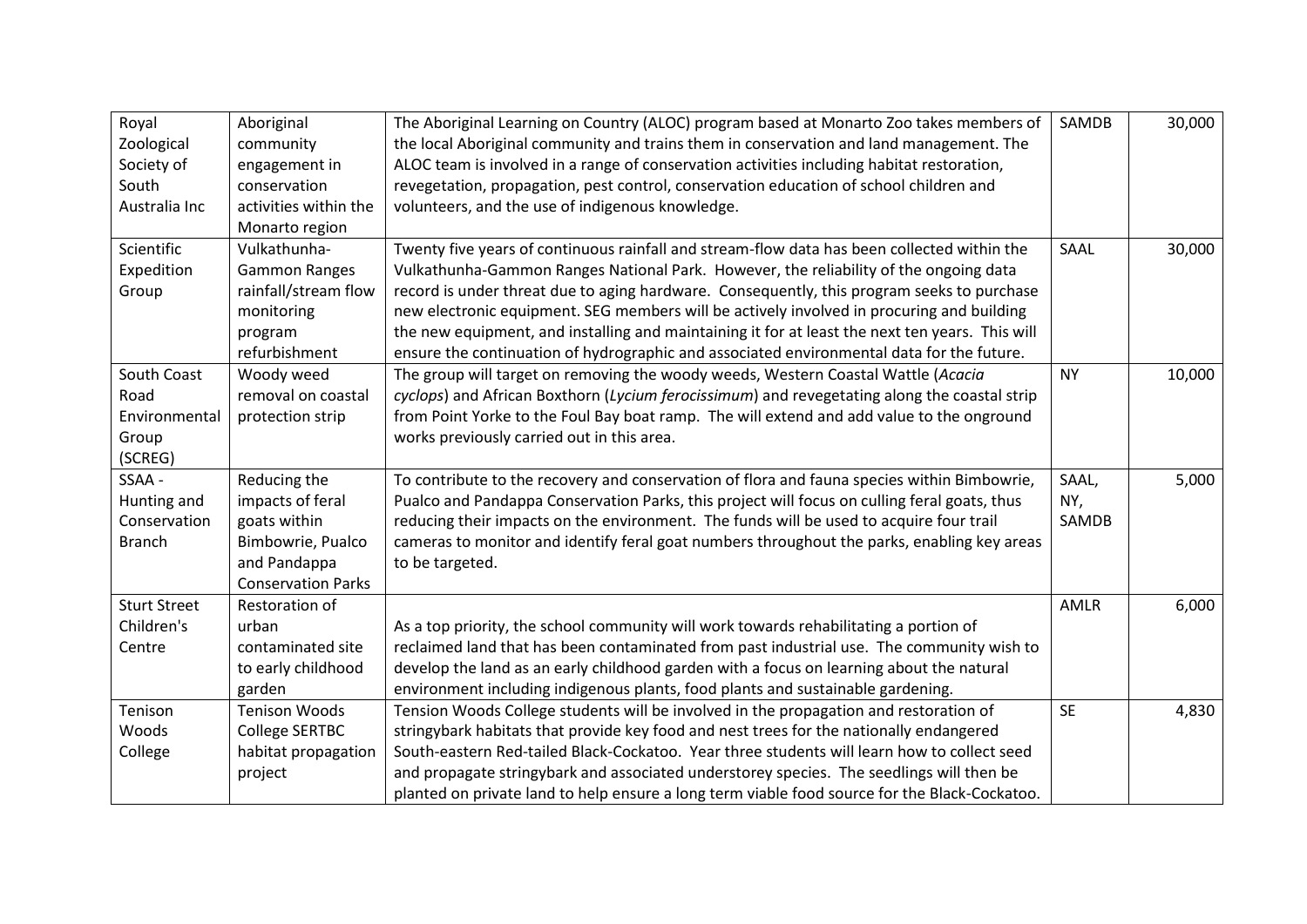| The Trustee<br>for Nature<br><b>Glenelg Trust</b>        | Community based<br>recovery of the<br>Yarra Pygmy Perch<br>in the South East | The goal is to build on several years of community involvement in Yarra Pygmy Perch captive<br>conservation, by planning and implementing a scientifically sound program for undertaking<br>reintroductions of the species to natural habitats in the South East. This will be achieved by:<br>undertaking a review of existing fish stock data (wild and captive); undertaking a genetic<br>study of wild and captive populations to guide the reintroduction program; supporting the<br>community maintenance of captive populations in South East schools; identifying and<br>assessing the condition and suitability of potential reintroduction sites; and undertaking fish<br>stocking of these sites and follow up monitoring. | <b>SE</b> | 29,000 |
|----------------------------------------------------------|------------------------------------------------------------------------------|---------------------------------------------------------------------------------------------------------------------------------------------------------------------------------------------------------------------------------------------------------------------------------------------------------------------------------------------------------------------------------------------------------------------------------------------------------------------------------------------------------------------------------------------------------------------------------------------------------------------------------------------------------------------------------------------------------------------------------------|-----------|--------|
| Toyota<br>Landcruiser<br>Club of<br>Australia, SA<br>Inc | Pest vegetation and<br>weed control at<br>Kudriemitchie<br>Outstation        | Toyota Landcruiser Club members will organise a working bee to remove Buffel Grass<br>(Cenchrus ciliaris) at Kudriemitchie Outstation in the Coongie Lakes region. After trialling<br>several methods of treatment, the grass will be sprayed as it is considered to be the best<br>eradication option. This work will provide positive support to the aims of NRM and DEWNR<br>work teams.                                                                                                                                                                                                                                                                                                                                           | SAAL      | 2,500  |
| <b>Trees for Life</b><br>Inc                             | Supporting<br>volunteers and<br><b>Bush Action Teams</b><br>in the AMLR      | The Bush For Life (BFL) program actively engages volunteers to undertake on ground bush<br>regeneration, with over 700 active volunteers working on approximately 4000 hectares of<br>remnant bushland across South Australia. Some of the outcomes of this project will be to<br>recruit new participants through four 'come and try bushcare' days, run an 'introduction to<br>bush regeneration' workshop for TAFE students, and conduct a number of 'Bush Action<br>Team' events on private landholder's BFL sites.                                                                                                                                                                                                               | AMLR      | 30,000 |
| Trees for Life<br>Inc                                    | <b>Bush Action Teams</b><br>and 'Come and Try'<br>events in the<br>SAMDB     | This project focuses on the activities that complement the Bush For Life (BFL) program of<br>recruiting and supporting volunteers on sites in the SAMBD. This will include recruiting new<br>participants through four 'come and try bushcare' days, enabling teams of volunteers to<br>assist private landholders in bush regeneration, extending on-ground achievements of adopt-<br>a-site volunteers on five established BFL sites on local government lands, and holding an<br>extended 'Bush Action Team' trip to the Fleurieu-Lower Murray.                                                                                                                                                                                    | SAMDB     | 25,500 |
| <b>Trees for Life</b><br>Inc                             | <b>Bush Action Teams</b><br>in the Northern and<br>Yorke NRM region          | The Bush For Life (BFL) program actively engages volunteers to undertake on ground bush<br>regeneration, with over 700 active volunteers working on approximately 4000 hectares of<br>remnant bushland across South Australia. Some of the outcomes of this project will be to<br>provide support to existing volunteers working on five BFL sites in the Clare district, recruit<br>new participants through two 'come and try bushcare' days, and hold a 'Bush Action Team'<br>four day trip to the mid-north to complement and extend the local volunteers' work on<br>established BFL sites.                                                                                                                                      | <b>NY</b> | 10,000 |